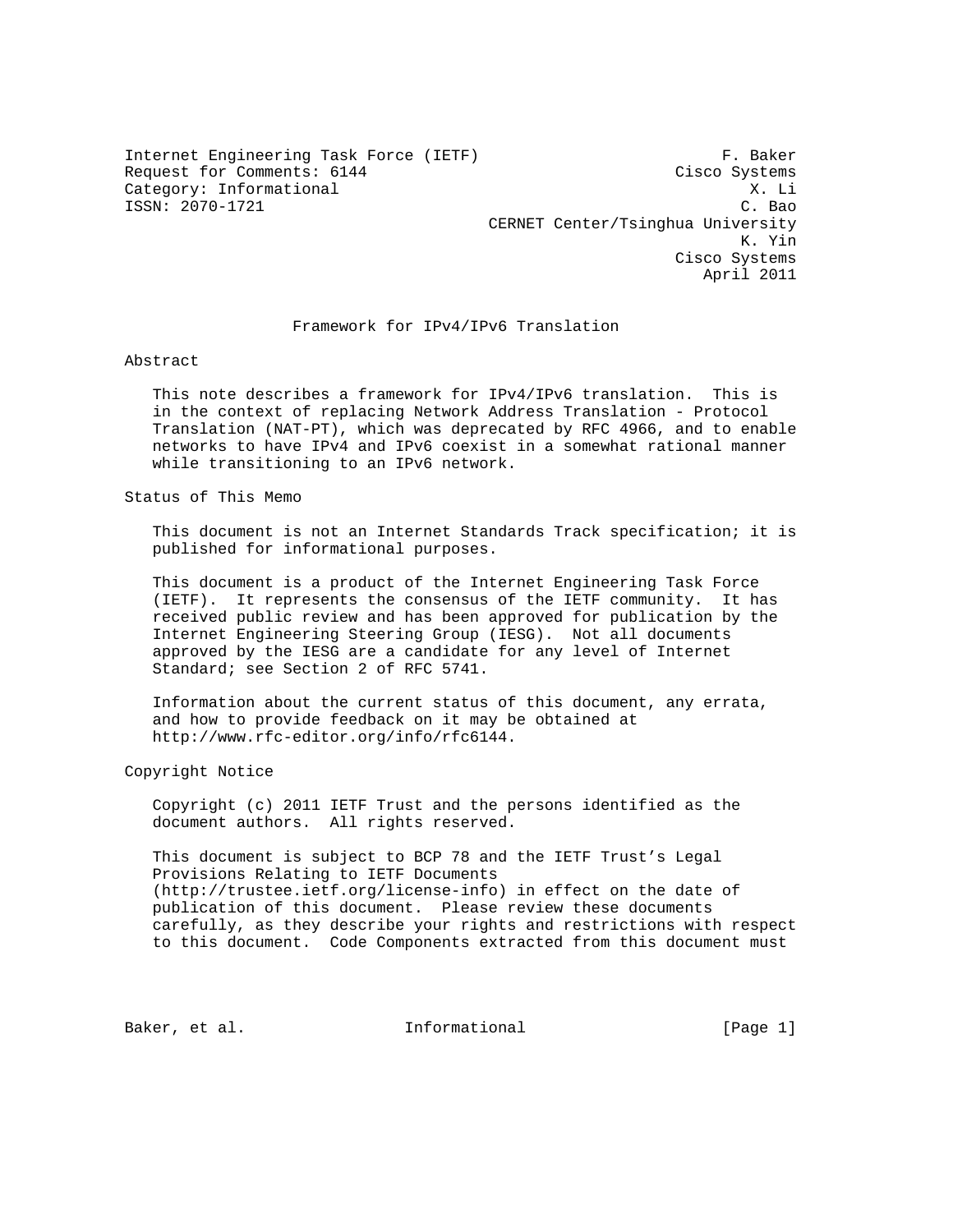include Simplified BSD License text as described in Section 4.e of the Trust Legal Provisions and are provided without warranty as described in the Simplified BSD License.

# Table of Contents

| $1$ .                                                                |  |  |  |
|----------------------------------------------------------------------|--|--|--|
| 1.1.                                                                 |  |  |  |
| 1.2.                                                                 |  |  |  |
| Translation Objectives 7<br>1.3.                                     |  |  |  |
| 1.4.                                                                 |  |  |  |
| Scenarios for IPv4/IPv6 Translation 11<br>2.                         |  |  |  |
| Scenario 1: An IPv6 Network to the IPv4 Internet 12<br>2.1.          |  |  |  |
| Scenario 2: The IPv4 Internet to an IPv6 Network 13<br>2.2.          |  |  |  |
| Scenario 3: The IPv6 Internet to an IPv4 Network $\ldots$ 14<br>2.3. |  |  |  |
| Scenario 4: An IPv4 Network to the IPv6 Internet $\ldots$ 15<br>2.4. |  |  |  |
| Scenario 5: An IPv6 Network to an IPv4 Network 16<br>2.5.            |  |  |  |
| Scenario 6: An IPv4 Network to an IPv6 Network 17<br>2.6.            |  |  |  |
| Scenario 7: The IPv6 Internet to the IPv4 Internet 18<br>2.7.        |  |  |  |
| Scenario 8: The IPv4 Internet to the IPv6 Internet 19<br>2.8.        |  |  |  |
|                                                                      |  |  |  |
| Translation Components 19<br>3.1.                                    |  |  |  |
| 3.1.1. Address Translation 19                                        |  |  |  |
| 3.1.2. IP and ICMP Translation 21                                    |  |  |  |
| 3.1.3. Maintaining Translation State 21                              |  |  |  |
| 3.1.4. DNS64 and DNS46 22                                            |  |  |  |
| 3.1.5. ALGs for Other Applications Layer Protocols 22                |  |  |  |
| 3.2. Operation Mode for Specific Scenarios 22                        |  |  |  |
| Stateless Translation 23<br>3.2.1.                                   |  |  |  |
| Stateful Translation 24<br>3.2.2.                                    |  |  |  |
| Layout of the Related Documents 26<br>3.3.                           |  |  |  |
| Translation in Operation 27<br>4.                                    |  |  |  |
| 5.                                                                   |  |  |  |
| Security Considerations 28<br>б.                                     |  |  |  |
| 7.                                                                   |  |  |  |
| 8.                                                                   |  |  |  |
| Normative References 29<br>8.1.                                      |  |  |  |
| 8.2. Informative References 29                                       |  |  |  |

Baker, et al. 1nformational [Page 2]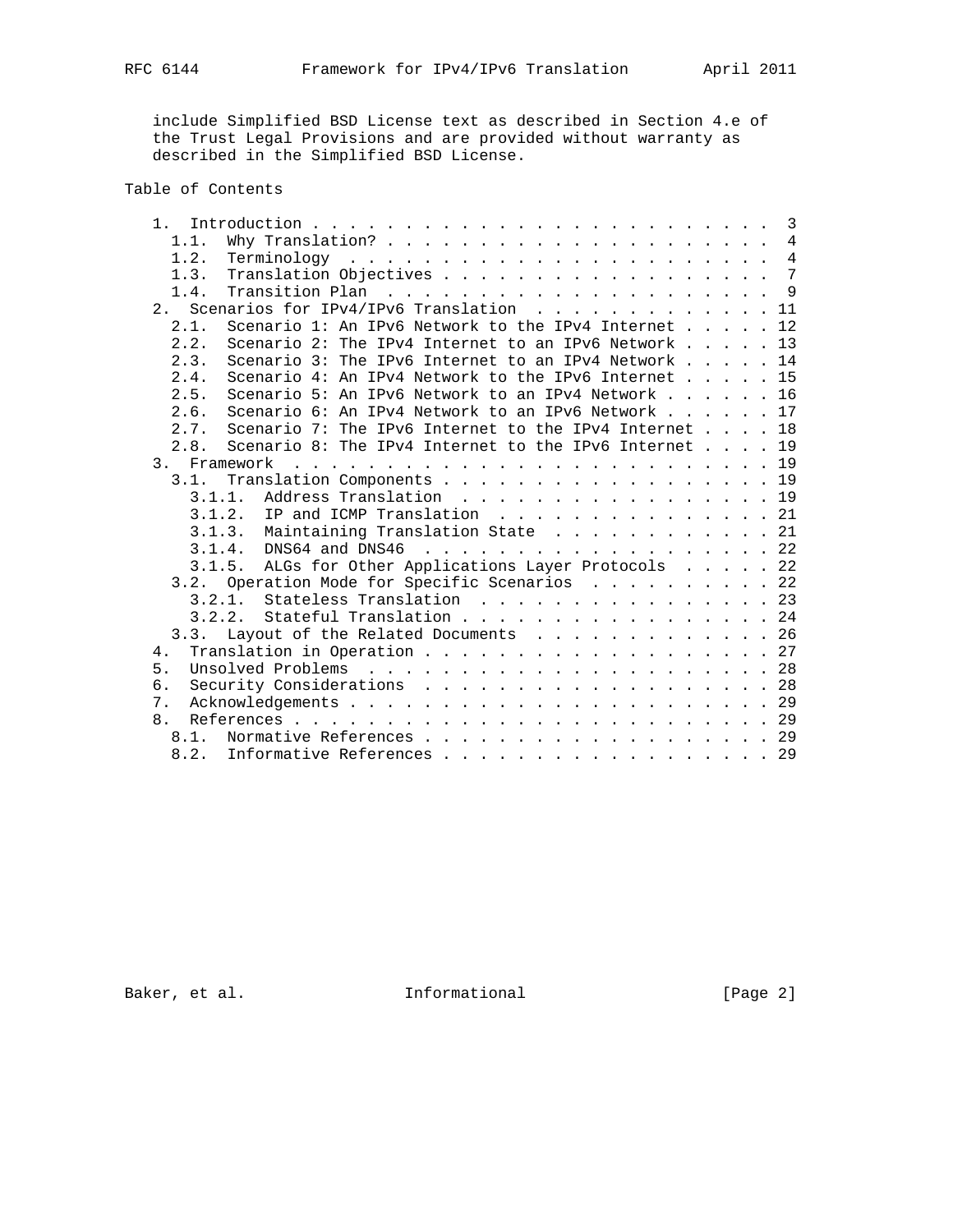## 1. Introduction

 This note describes a framework for IPv4/IPv6 translation. This is in the context of replacing NAT-PT (Network Address Translation - Protocol Translation) [RFC2766], which was deprecated by [RFC4966], and to enable networks to have IPv4 and IPv6 coexist in a somewhat rational manner while transitioning to an IPv6-only network.

 NAT-PT was deprecated to inform the community that NAT-PT had operational issues and was not considered a viable medium- or long term strategy for either coexistence or transition. It wasn't intended to say that IPv4<->IPv6 translation was bad, but the way that NAT-PT did it was bad, and in particular using NAT-PT as a general-purpose solution was bad. As with the deprecation of the RIP routing protocol [RFC1923] at the time the Internet was converting to Classless Inter-Domain Routing (CIDR), the point was to encourage network operators to actually move away from technology with known issues.

 [RFC4213] describes the IETF's view of the most sensible transition model. The IETF recommends, in short, that network operators (transit providers, service providers, enterprise networks, small and medium businesses, SOHO (Small Office, Home Office) and residential customers, and any other kind of network that may currently be using IPv4) obtain an IPv6 prefix, turn on IPv6 routing within their networks and between themselves and any peer, upstream, or downstream neighbors, enable it on their computers, and use it in normal processing. This should be done while leaving IPv4 stable, until a point is reached that any communication that can be carried out could use either protocol equally well. At that point, the economic justification for running both becomes debatable, and network operators can justifiably turn IPv4 off. This process is comparable to that of [RFC4192], which describes how to renumber a network using the same address family without a flag day. While running stably with the older system, deploy the new. Use the coexistence period to work out such kinks as they arise. When the new is also running stably, shift production to it. When network and economic conditions warrant, remove the old, which is now no longer necessary.

 The question arises: what if that is infeasible due to the time available to deploy or other considerations? What if the process of moving a network and its components or customers is starting too late for contract cycles to effect IPv6 turn-up on important parts at a point where it becomes uneconomical to deploy global IPv4 addresses in new services? How does one continue to deploy new services without balkanizing the network?

Baker, et al. 1nformational [Page 3]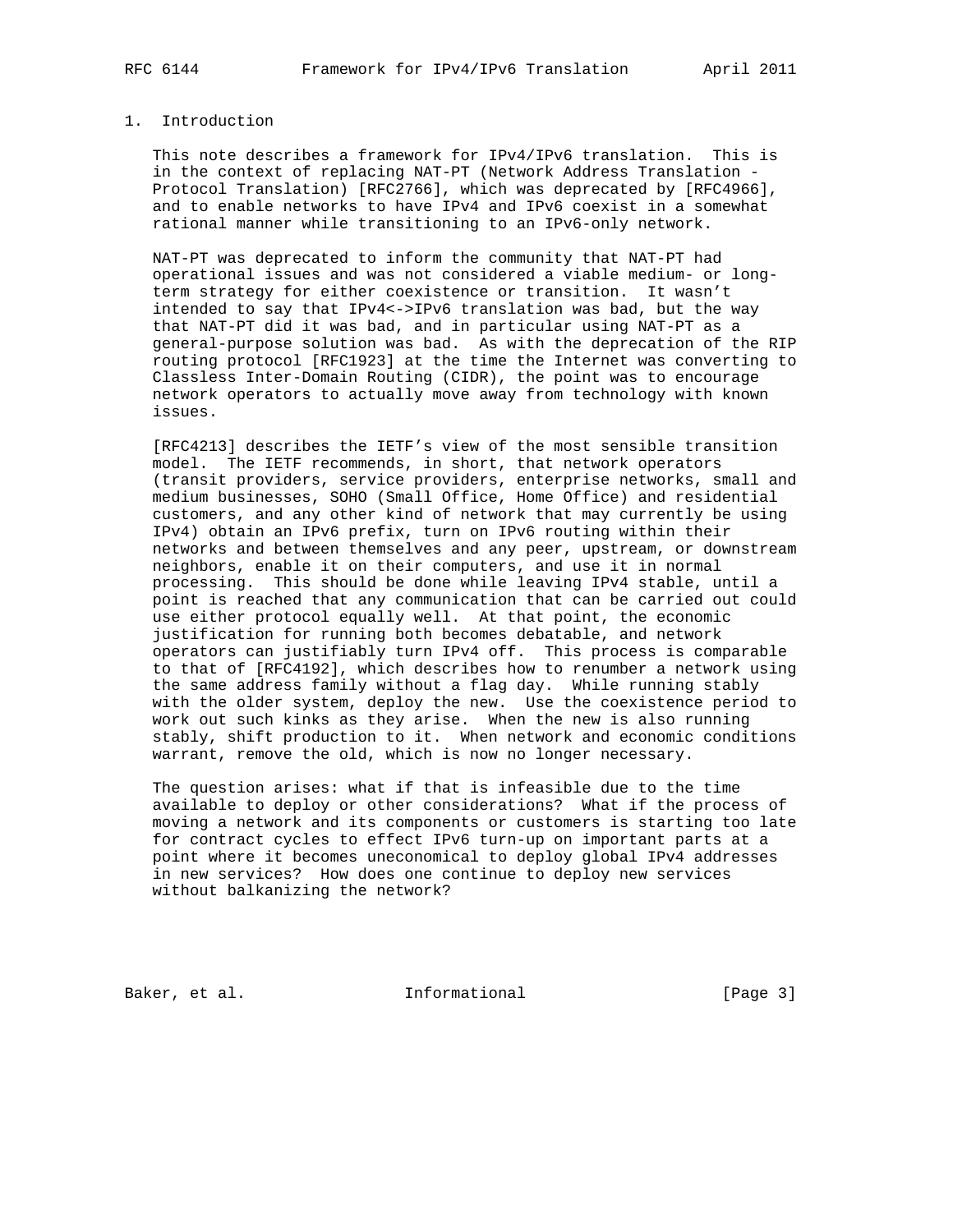This document describes translation as one of the tools networks might use to facilitate coexistence and ultimate transition.

#### 1.1. Why Translation?

 Besides dual-stack deployment, there are two fundamental approaches one could take to interworking between IPv4 and IPv6: tunneling and translation. One could -- and in the [6NET] we did -- build an overlay network that tunnels one protocol over the other. Various proposals take that model, including 6to4 [RFC3056], Teredo [RFC4380], Intra-Site Automatic Tunnel Addressing Protocol (ISATAP) [RFC5214], and Dual-Stack Lite [DS-LITE]. The advantage of doing so is that the new protocol is enabled to work without disturbing the old protocol, providing connectivity between users of the new protocol. There are two disadvantages to tunneling:

- o Users of the new architecture are unable to use the services of the underlying infrastructure -- it is just bandwidth, and
- o It doesn't enable new protocol users to communicate with old protocol users without dual-stack hosts.

 As noted, in this work, we look at Internet Protocol translation as a transition strategy. [RFC4864] forcefully makes the point that people use Network Address Translators to meet various needs, many of which are met as well by routing or protocol mechanisms that preserve the end-to-end addressability of the Internet. What it did not consider is the case in which there is an ongoing requirement to communicate with IPv4 systems, but, for example, configuring IPv4 routing is not the most desirable strategy in the network operator's view, or is infeasible due to a shortage of global address space. Translation enables the client of a network, whether a transit network, an access network, or an edge network, to access the services of the network and communicate with other network users regardless of their protocol usage -- within limits. Like NAT-PT, IPv4/IPv6 translation under this rubric is not a long-term support strategy, but it is a medium-term coexistence strategy that can be used to facilitate a long-term program of transition.

#### 1.2. Terminology

 The following terminology is used in this document and other documents related to it.

 An IPv4 network: A specific network that has an IPv4-only deployment. This could be an enterprise's IPv4-only network, an ISP's IPv4-only network, or even an IPv4-only host. The IPv4 Internet is the set of all interconnected IPv4 networks.

Baker, et al. 1nformational [Page 4]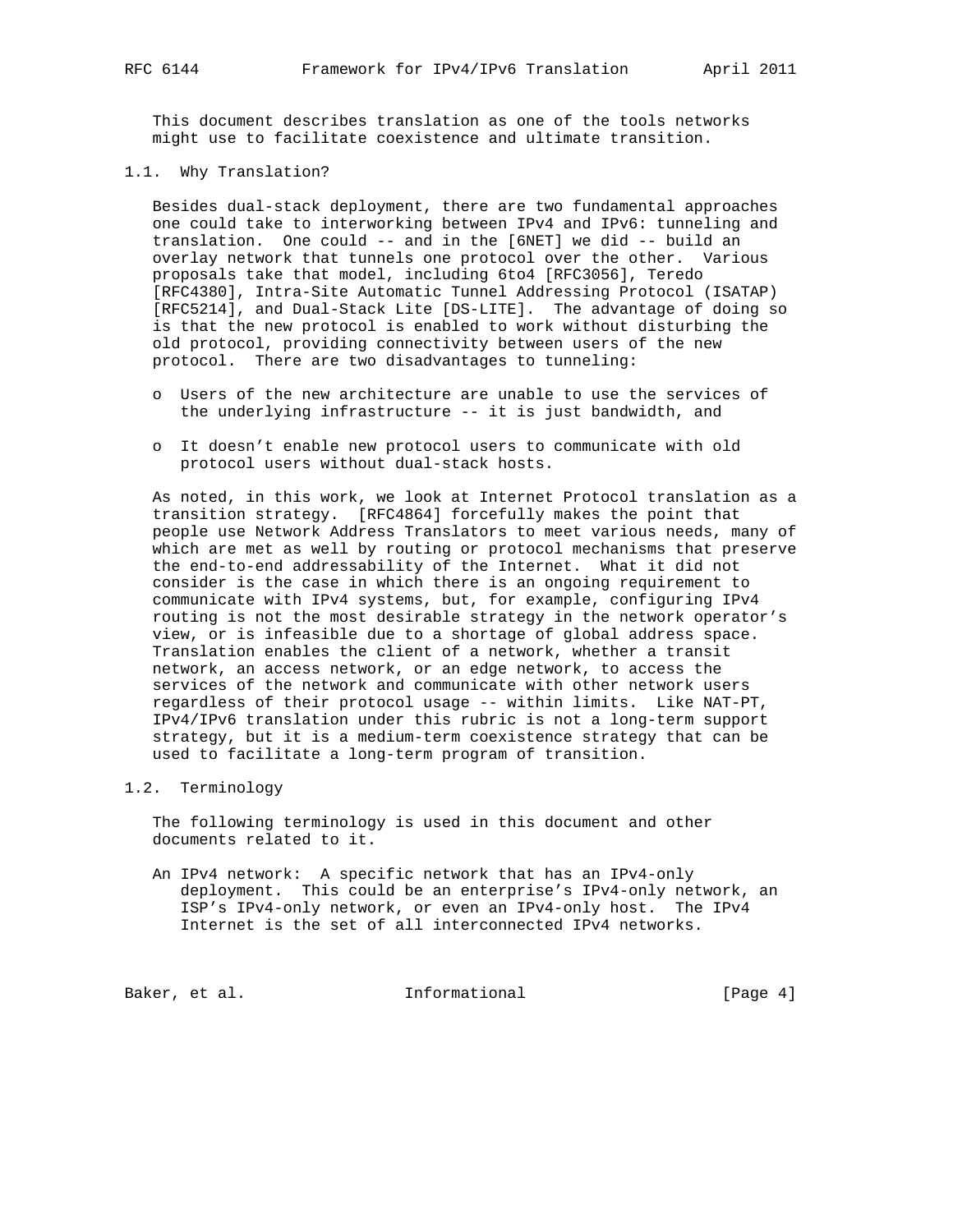An IPv6 network: A specific network that has an IPv6-only deployment. This could be an enterprise's IPv6-only network, an ISP's IPv6-only network, or even an IPv6-only host. The IPv6 Internet is the set of all interconnected IPv6 networks.

DNS46: A DNS translator that translates AAAA record to A record.

DNS64: A DNS translator that translates A record to AAAA record.

- Dual-Stack implementation: A dual-stack implementation, in this context, comprises an IPv4/IPv6-enabled end system stack, applications plus routing in the network. It implies that two application instances are capable of communicating using either IPv4 or IPv6 -- they have stacks, they have addresses, and they have any necessary network support including routing.
- IPv4-converted addresses: IPv6 addresses used to represent IPv4 nodes in an IPv6 network. They have an explicit mapping relationship to IPv4 addresses. Both stateless and stateful translators use IPv4-converted addresses to represent IPv4 addresses.
- IPv4-only: An IPv4-only implementation, in this context, comprises an IPv4-enabled end system stack, applications directly or indirectly using that IPv4 stack, plus routing in the network. It implies that two application instances are capable of communicating using IPv4, but not IPv6 -- they have an IPv4 stack, addresses, and network support including IPv4 routing and potentially IPv4/IPv4 translation, but some element is missing that prevents communication with IPv6 hosts.
- IPv4-translatable addresses: IPv6 addresses to be assigned to IPv6 nodes for use with stateless translation. They have an explicit mapping relationship to IPv4 addresses. A stateless translator uses the corresponding IPv4 addresses to represent the IPv6 addresses. A stateful translator does not use this kind of addresses, since IPv6 hosts are represented by the IPv4 address pool in the translator via dynamic state.
- IPv6-only: An IPv6-only implementation, in this context, comprises an IPv6-enabled end system stack, applications directly or indirectly using that IPv6 stack, plus routing in the network. It implies that two application instances are capable of communicating using IPv6, but not IPv4 -- they have an IPv6 stack, addresses, and network support including routing in IPv6, but some element is missing that prevents communication with IPv4 hosts.

Baker, et al. 1nformational [Page 5]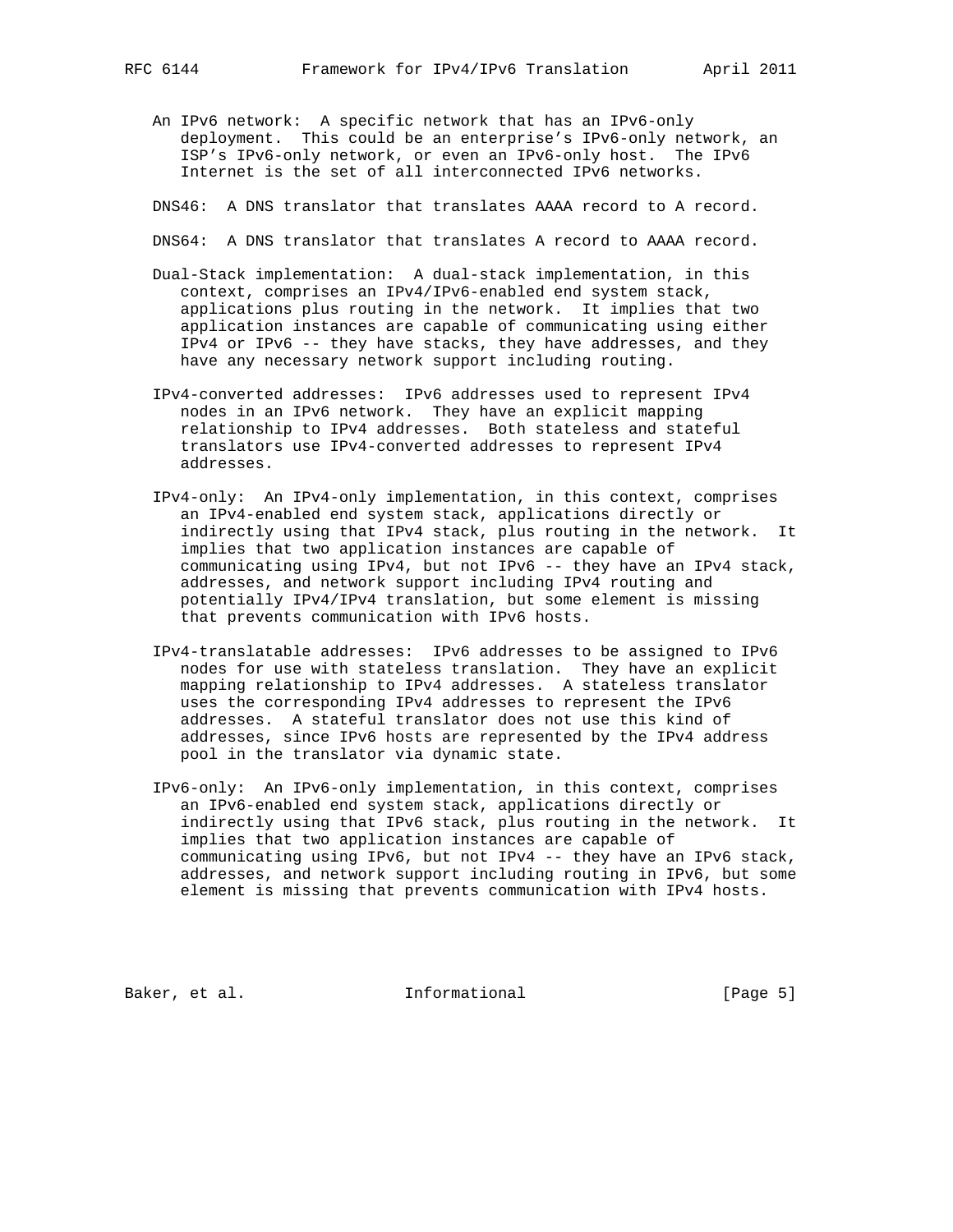- Network-Specific Prefix (NSP): From an IPv6 prefix assigned to a network operator, the operator chooses a longer prefix for use by the operator's translator(s). Hence, a given IPv4 address would have different IPv6 representations in different networks that use different network-specific prefixes. A network-specific prefix is also known as a Local Internet Registry (LIR) prefix.
- State: "State" refers to dynamic information that is stored in a network element. For example, if two systems are communicating using a TCP connection, each stores information about the connection, which is called "connection state". In this context, the term refers to dynamic correlations between IP addresses on either side of a translator, or {IP address, transport protocol, transport port number} tuples on either side of the translator. Of stateful algorithms, there are at least two major flavors depending on the kind of state they maintain:
	- Hidden state: the existence of this state is unknown outside the network element that contains it.
	- Known state: the existence of this state is known by other network elements.
- Stateful Translation: A translation algorithm may be said to "require state in a network element" or be "stateful" if the transmission or reception of a packet creates or modifies a data structure in the relevant network element.
- Stateful Translator: A translator that uses stateful translation for either the source or destination address. A stateful translator typically also uses a stateless translation algorithm for the other type of address.
- Stateless Translation: A translation algorithm that is not "stateful" is "stateless". It derives its needed information algorithmically from the messages it is translating and from pre configured information.
- Stateless Translator: A translator that uses only stateless translation for both destination address and source address.
- Well-Known Prefix (WKP): The IPv6 prefix defined in [RFC6052] for use in an algorithmic mapping.

Baker, et al. 1nformational [Page 6]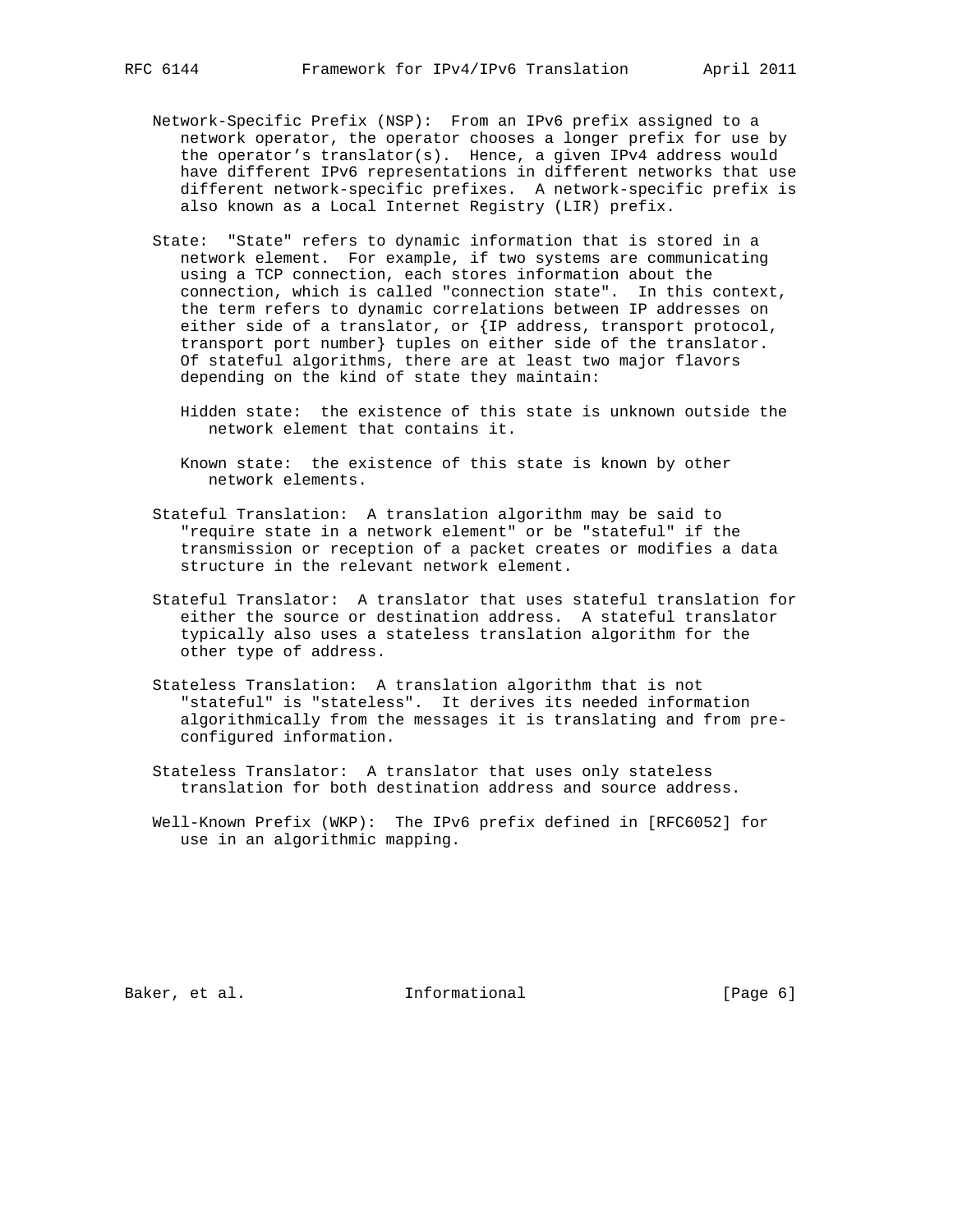#### 1.3. Translation Objectives

 In any translation model, there is a question of objectives. Ideally, one would like to make any system and any application running on it able to "talk with" -- exchange datagrams supporting applications with -- any other system running the same application regardless of whether they have an IPv4 stack and connectivity or IPv6 stack and connectivity. That was the model for NAT-PT, and the things it necessitated led to scaling and operational difficulties [RFC4966].

 So the question comes back to what different kinds of connectivity can be easily supported, what kinds are harder, and what technologies are needed to at least pick the low-hanging fruit. We observe that applications today fall into two main categories:

- Client/Server Application: Per whatis.com, "'Client/server' describes the relationship between two computer programs in which one program, the client, makes a service request from another program, the server, which fulfills the request." In networking, the behavior of the applications is that connections are initiated from client software and systems to server software and systems. Examples include mail handling between an end user and his mail system (POP3, IMAP, and MUA->MTA SMTP), FTP, the web, and DNS name resolution.
- Peer-to-Peer (P2P) Application: A P2P application is an application that uses the same endpoint to initiate outgoing sessions to peering hosts as well as accept incoming sessions from peering hosts. These in turn fall broadly into two categories:
	- Peer-to-peer infrastructure applications: Examples of "infrastructure applications" include SMTP between MTAs, Network News, and SIP. Any MTA might open an SMTP session with any other at any time; any SIP Proxy might similarly connect with any other SIP Proxy. An important characteristic of these applications is that they use ephemeral sessions -- they open sessions when they are needed and close them when they are done.
	- Peer-to-peer file exchange applications: Examples of these include Limewire, BitTorrent, and UTorrent. These are applications that open some sessions between systems and leave them open for long periods of time, and where ephemeral sessions are important, these applications are able to learn about the reliability of peers from history or by reputation. They use the long-term sessions to map content availability.

Baker, et al. 1nformational [Page 7]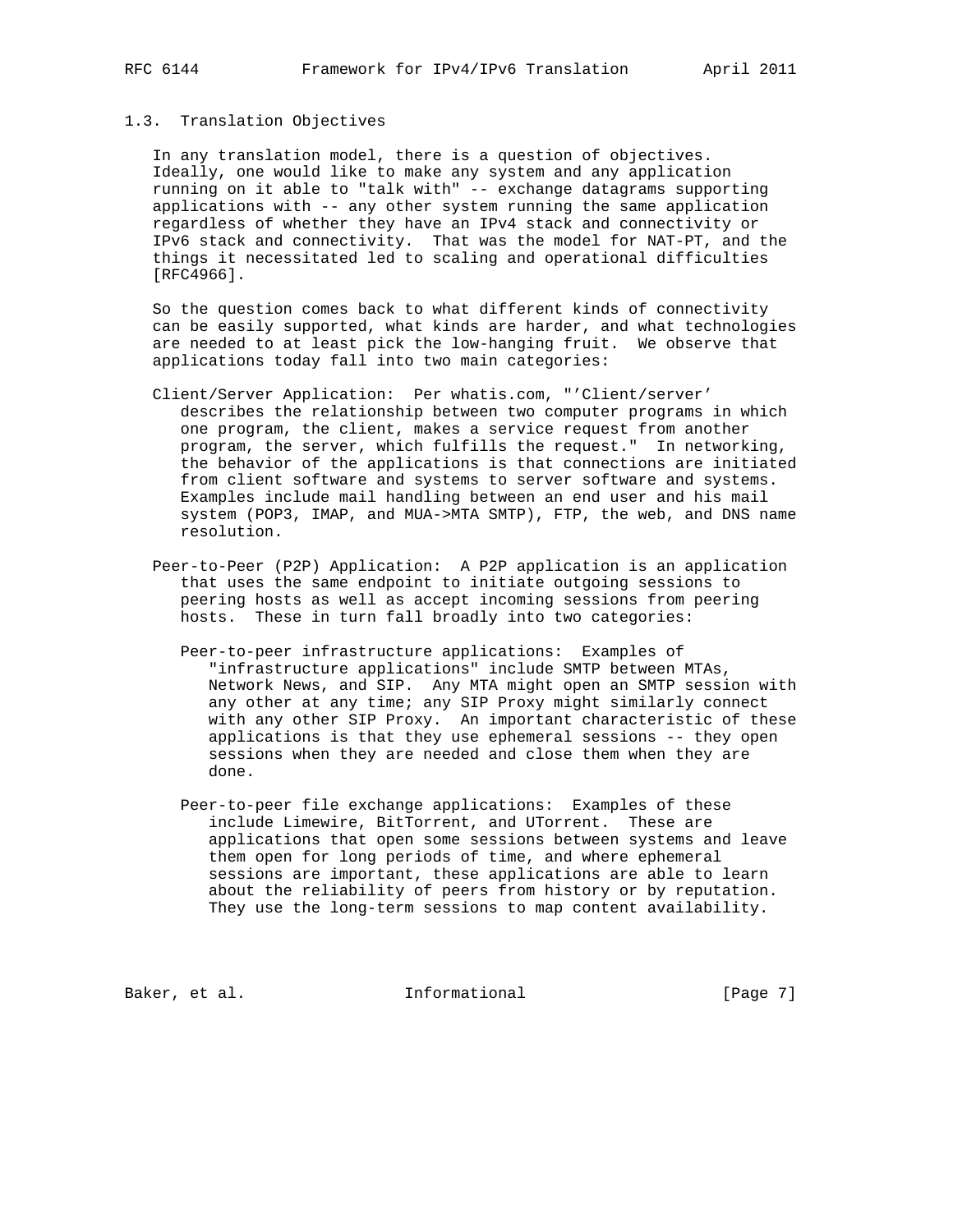Short-term sessions are used to exchange content. They tend to prefer to ask for content from peers that they find reliable and available.

 If the goal is the ability to open connections between systems, then one must ask who opens connections.

- o We need a technology that will enable systems that act as clients to be able to open sessions with other systems that act as servers, whether in the IPv6->IPv4 direction or the IPv4->IPv6 direction. Ideally, this is stateless; especially in a carrier infrastructure, the preponderance of accesses will be to servers, and this optimizes access to them. However, a stateful algorithm is acceptable if the complexity is minimized and a stateless algorithm cannot be constructed.
- o We also need a technology that will allow peers to connect with each other, whether in the IPv6->IPv4 direction or the IPv4->IPv6 direction. Again, it would be ideal if this was stateless, but a stateful algorithm is acceptable if the complexity is minimized and a stateless algorithm cannot be constructed.
- o In some situations, hosts are purely clients. In those situations, we do not need an algorithm to enable connections to those hosts.

 The complexity arguments bring us in the direction of hidden state: if state must be shared between the application and the translator or between translation components, complexity and deployment issues are greatly magnified. The objective of the translators is to avoid, as much as possible, any software changes in hosts or applications necessary to support translation.

 NAT-PT is an example of a facility with known state -- at least two software components (the data-plane translator and the DNS Application Layer Gateway, which may be implemented in the same or different systems) share and must coordinate translation state. A typical IPv4/IPv4 NAT implements an algorithm with hidden state. Obviously, stateless translation requires less computational overhead than stateful translation, and less memory to maintain the state, because the translation tables and their associated methods and processes exist in a stateful algorithm and don't exist in a stateless one.

Baker, et al. 1nformational [Page 8]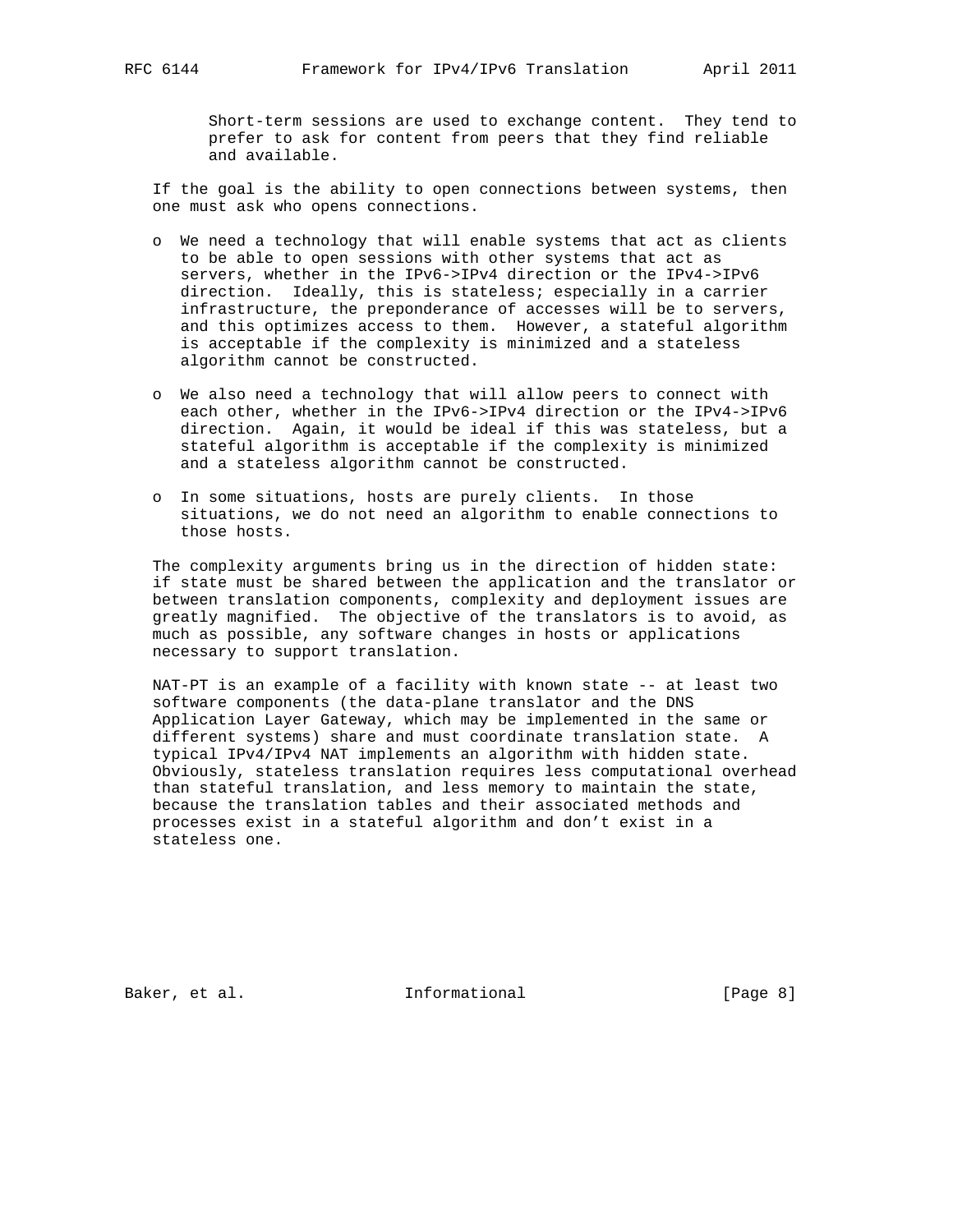## 1.4. Transition Plan

 While the design of IPv4 made it impossible for IPv6 to be compatible on the wire, the designers intended that it would coexist with IPv4 during a period of transition. The primary mode of coexistence was dual-stack operation -- routers would be dual-stacked so that the network could carry both address families, and IPv6-capable hosts could be dual-stack to maintain access to IPv4-only partners. The goal was that the preponderance of hosts and routers in the Internet would be IPv6-capable long before IPv4 address space allocation was completed. At this time, it appears the exhaustion of IPv4 address space will occur before significant IPv6 adoption.

 Curran's "A Transition Plan" [RFC5211] proposes a three-phase progression:

- Preparation Phase (current): characterized by pilot use of IPv6, primarily through transition mechanisms defined in [RFC4213], and planning activities.
- Transition Phase (2010 through 2011): characterized by general availability of IPv6 in provider networks, which should be native IPv6; organizations should provide IPv6 connectivity for their Internet-facing servers, but should still provide IPv4-based services via a separate service name.
- Post-Transition Phase (2012 and beyond): characterized by a preponderance of IPv6-based services and diminishing support for IPv4-based services.

 Various timelines have been discussed, but most will agree with the pattern of the above three transition phases, also known as an "S" curve transition pattern.

 In each of these phases, the coexistence problem and solution space have a different focus:

 Preparation Phase: Coexistence tools are needed to facilitate early adopters by removing impediments to IPv6 deployment and to assure that nothing is lost by adopting IPv6 -- in particular, that the IPv6 adopter has unfettered access to the global IPv4 Internet regardless of whether they have a global IPv4 address (or any IPv4 address or stack at all). While it might appear reasonable for the cost and operational burden to be borne by the early adopter, the shared goal of promoting IPv6 adoption would argue against that model. Additionally, current IPv4 users should not be forced

Baker, et al. The Informational The same (Page 9)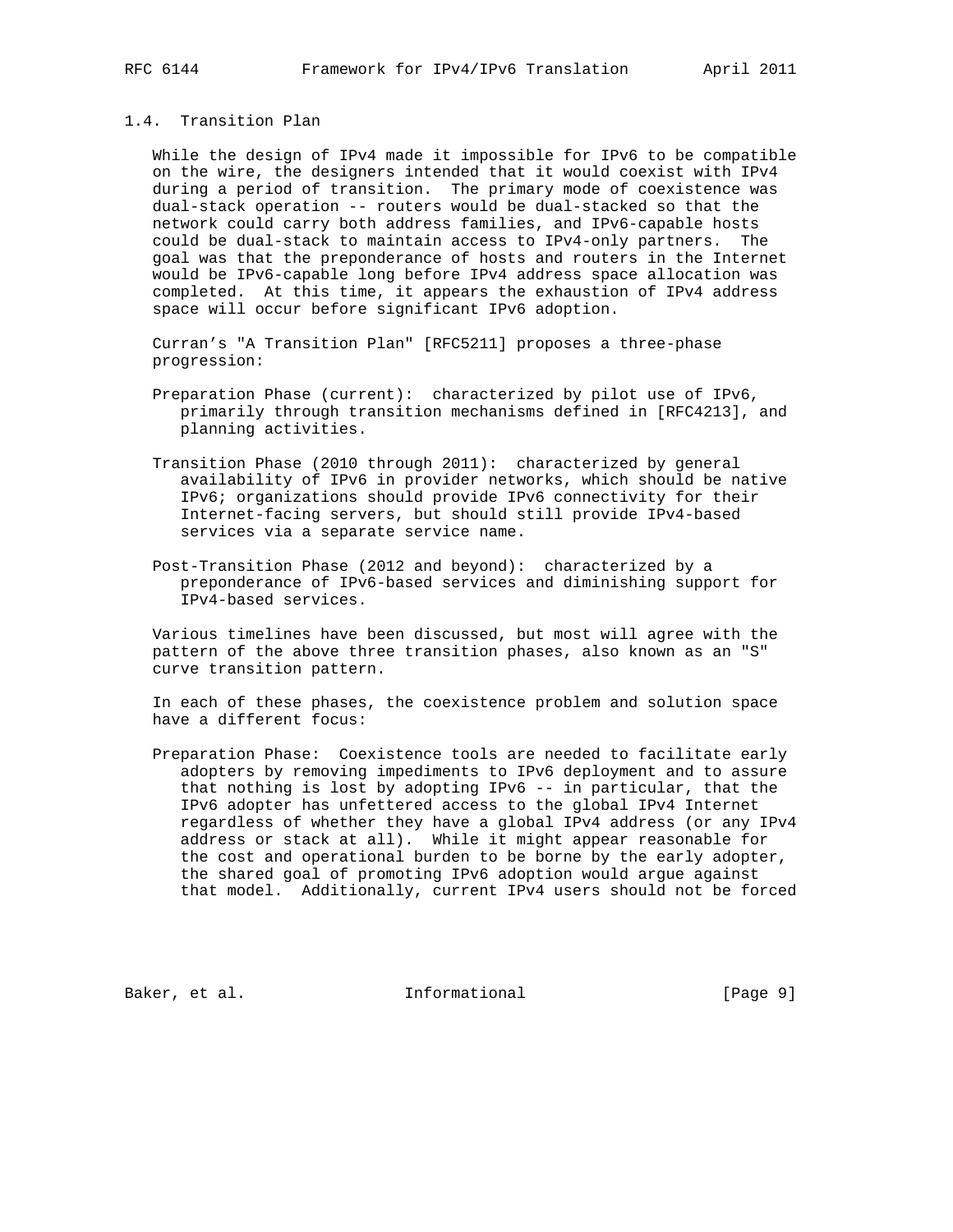to retire or upgrade their equipment, and the burden remains on service providers to carry and route native IPv4. This is known as the early stage of the "S" curve.

- Transition Phase: During the middle stage of the "S" curve, while IPv6 adoption can be expected to accelerate, there will still be a significant portion of the Internet operating IPv4-only or preferring IPv4. During this phase, the norm shifts from IPv4 to IPv6, and coexistence tools evolve to ensure interoperability between domains that may be restricted to IPv4 or IPv6.
- Post-Transition Phase: This is the last stage of the "S" curve. In this phase, IPv6 is ubiquitous and the burden of maintaining interoperability shifts to those who choose to maintain IPv4-only systems. While these systems should be allowed to live out their economic life cycles, the IPv4-only legacy users at the edges should bear the cost of coexistence tools, and at some point service provider networks should not be expected to carry and route native IPv4 traffic.

 The choice between the terms "transition" versus "coexistence" has engendered long philosophical debate. "Transition" carries the sense that one is going somewhere, while "coexistence" seems more like one is sitting somewhere. Historically with the IETF, "transition" has been the term of choice [RFC4213] [RFC5211], and the tools for interoperability have been called "transition mechanisms". There is some perception or conventional wisdom that adoption of IPv6 is being impeded by the deficiency of tools to facilitate interoperability of nodes or networks that are constrained (in some way, fully or partially) from full operation in one of the address families. In addition, it is apparent that transition will involve a period of coexistence; the only real question is how long that will last.

 Thus, coexistence is an integral part of the transition plan, not in conflict with it, but there will be a balancing act. It starts out being a way for early IPv6 adopters to easily exploit the bigger IPv4 Internet, and ends up being a way for late/never adopters to hang on with IPv4 (at their own expense, with minimal impact or visibility to the Internet). One way to look at solutions is that cost incentives (both monetary cost and the operational overhead for the end user) should encourage IPv6 and discourage IPv4. That way natural market forces will keep the transition moving -- especially as the legacy IPv4-only stuff ages out of use. The end goal should not be to eliminate IPv4 by fiat, but rather render it redundant through ubiquitous IPv6 deployment. IPv4 may never go away completely, but rational plans should move the costs of maintaining IPv4 to those who insist on using it after wide adoption of IPv6.

Baker, et al. 1nformational [Page 10]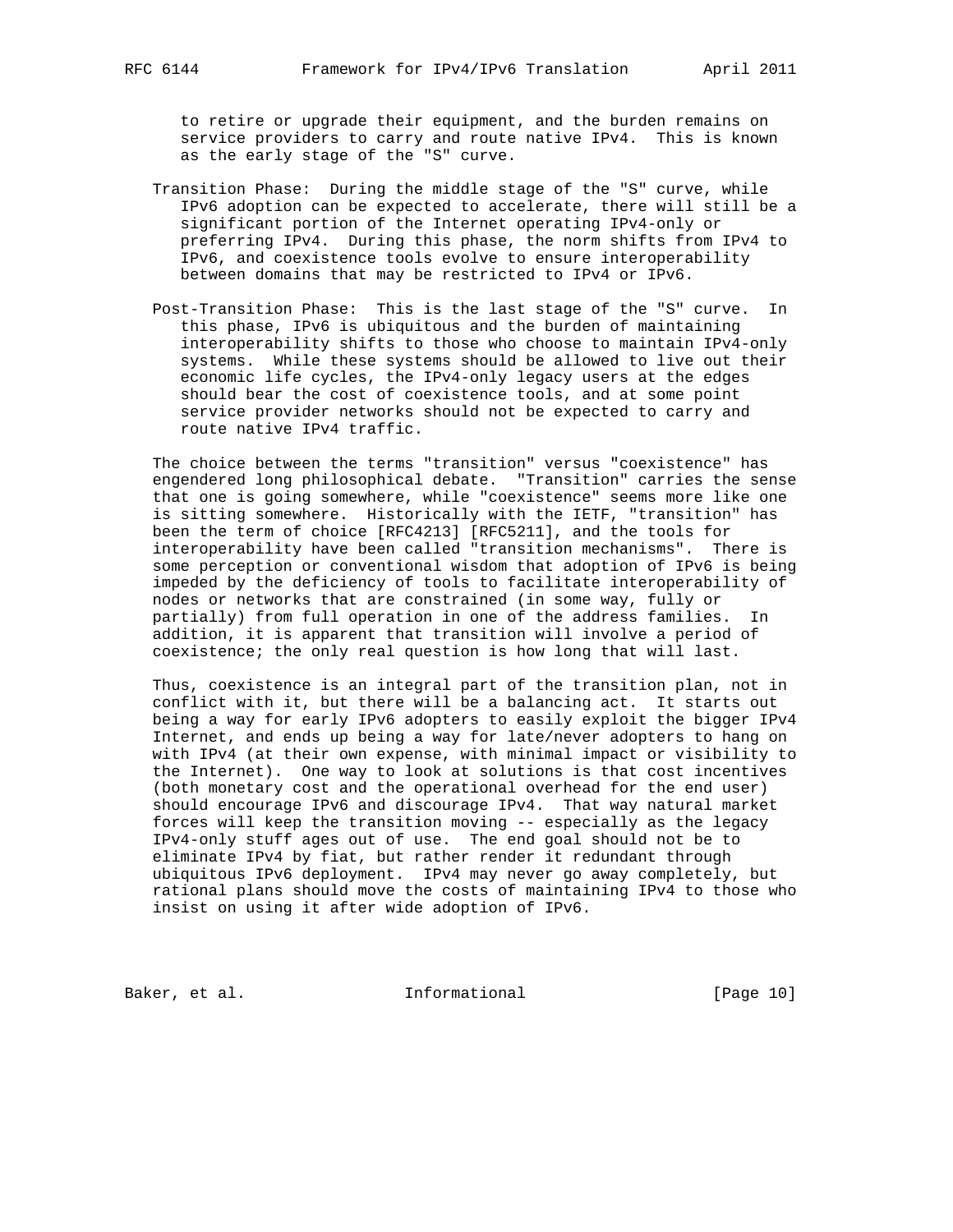2. Scenarios for IPv4/IPv6 Translation

 It is important to note that the choice of translation solution and the assumptions about the network where they are used impact the consequences. A translator for the general case has a number of issues that a translator for a more specific situation may not have at all.

 The intention of this document is to focus on translation solutions under all kinds of situations. All IPv4/IPv6 translation cases can be easily described in terms of "interoperation between a set of systems (applications) that only communicate using IPv4 and a set of systems that only communicate using IPv6", but the differences at a detailed level make them interesting.

 Based on the transition plan described in Section 1.4, there are four types of IPv4/IPv6 translation cases:

a. Interoperation between an IPv6 network and the IPv4 Internet

- b. Interoperation between an IPv4 network and the IPv6 Internet
- c. Interoperation between an IPv6 network and an IPv4 network
- d. Interoperation between the IPv6 Internet and the IPv4 Internet

 Each one of the above can be divided into two scenarios, depending on whether the IPv6 side or the IPv4 side initiates communication, so there are a total of eight scenarios.

 Scenario 1: an IPv6 network to the IPv4 Internet Scenario 2: the IPv4 Internet to an IPv6 network Scenario 3: the IPv6 Internet to an IPv4 network Scenario 4: an IPv4 network to the IPv6 Internet Scenario 5: an IPv6 network to an IPv4 network Scenario 6: an IPv4 network to an IPv6 network Scenario 7: the IPv6 Internet to the IPv4 Internet Scenario 8: the IPv4 Internet to the IPv6 Internet We will discuss each scenario in detail in the next section.

Baker, et al. 1nformational [Page 11]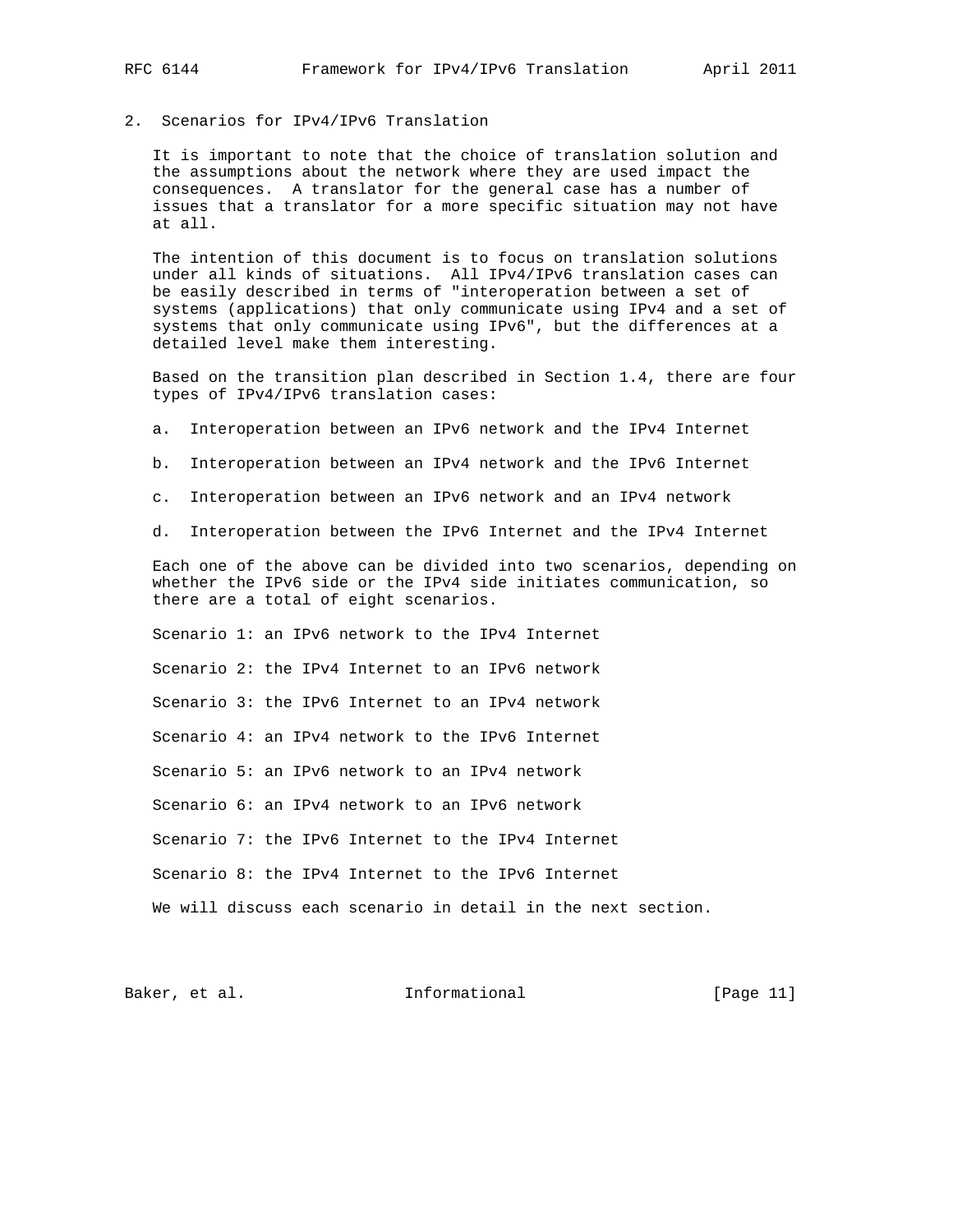#### 2.1. Scenario 1: An IPv6 Network to the IPv4 Internet

 Due to the lack of IPv4 addresses or due to other technical or economical constraints, the network is IPv6-only, but the hosts in the network require communicating with the global IPv4 Internet.

 This is the typical scenario for what we sometimes call "green-field" deployments. One example is an enterprise network that wishes to operate only IPv6 for operational simplicity, but still wishes to reach the content in the IPv4 Internet. The green-field enterprise scenario is different from an ISP's network in the sense that there is only one place that the enterprise can easily modify: the border between its network and the IPv4 Internet. Obviously, the IPv4 Internet operates the way it already does. But, in addition, the hosts in the enterprise network are commercially available devices, personal computers with existing operating systems. This restriction drives us to a "one box" type of solution, where IPv6 can be translated into IPv4 to reach the public Internet.

 Other cases that have been mentioned include wireless ISP networks and sensor networks. These bear a striking resemblance to this scenario as well, if one considers the ISP network to simply be a very special kind of enterprise network.



Figure 1: Scenario 1

Both stateless and stateful solutions can support Scenario 1.

Baker, et al. 1nformational [Page 12]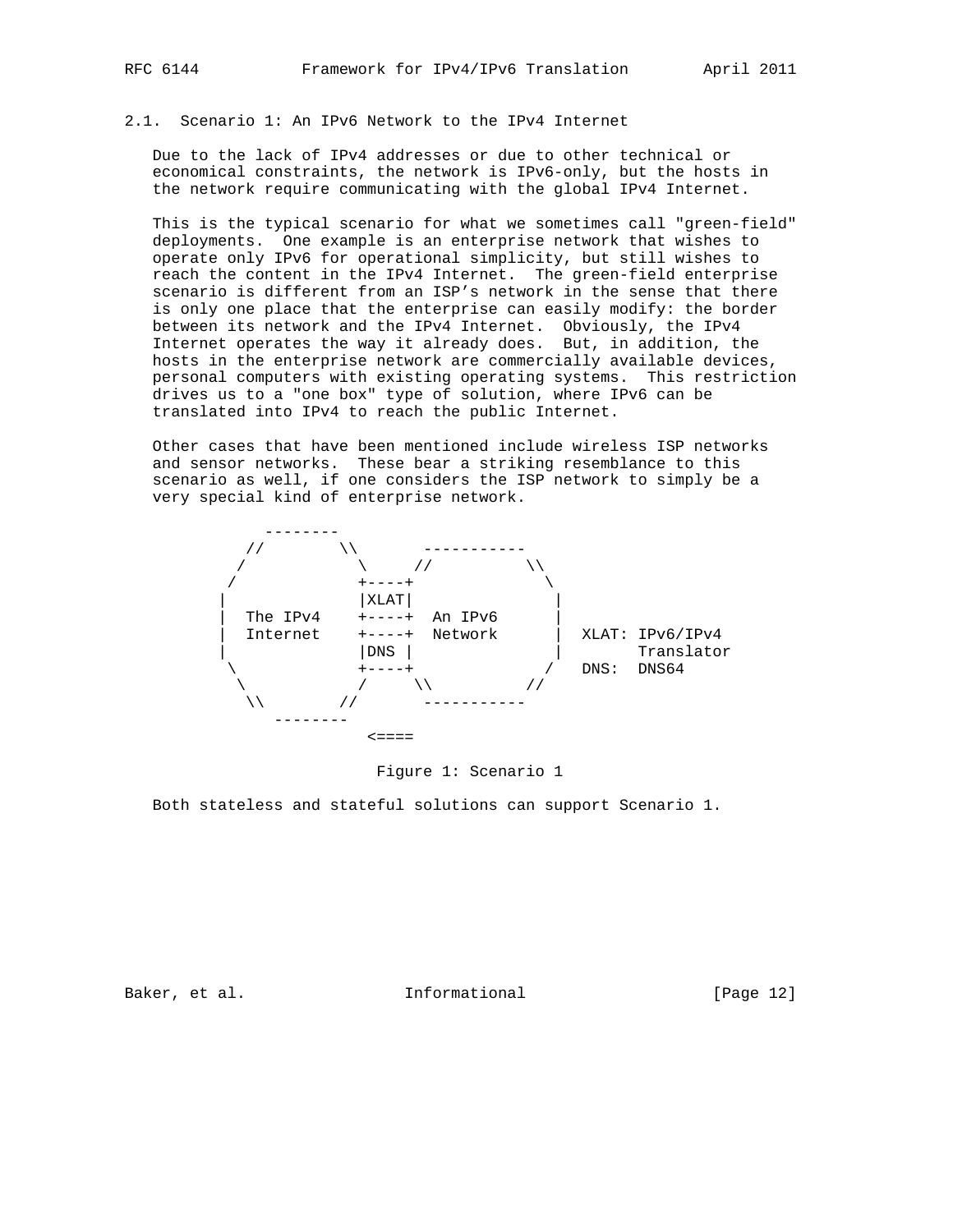## 2.2. Scenario 2: The IPv4 Internet to an IPv6 Network

 When the enterprise networks or ISP networks adopt Scenario 1, the IPv6-only users will not only want to access servers on the IPv4 Internet but also will want to setup their own servers in the network that are accessible by the users on the IPv4 Internet, since the majority of the Internet users are still in the IPv4 Internet. Thus, with a translation solution for this scenario, the benefits would be clear. Not only could servers move directly to IPv6 without trudging through a difficult transition period, but they could do so without risk of losing connectivity with the IPv4-only Internet.



Figure 2: Scenario 2

 In general, this scenario presents a hard case for translation. Stateful translation such as NAT-PT [RFC2766] can be used in this scenario, but it requires a tightly coupled DNS Application Level Gateway (ALG) in the translator, and this technique was deprecated by the IETF [RFC4966].

 The stateless translation solution in Scenario 1 can also work in Scenario 2, since it can support IPv4-initiated communications with a subset of the IPv6 addresses (IPv4-translatable addresses) in an IPv6 network.

Baker, et al. 1nformational [Page 13]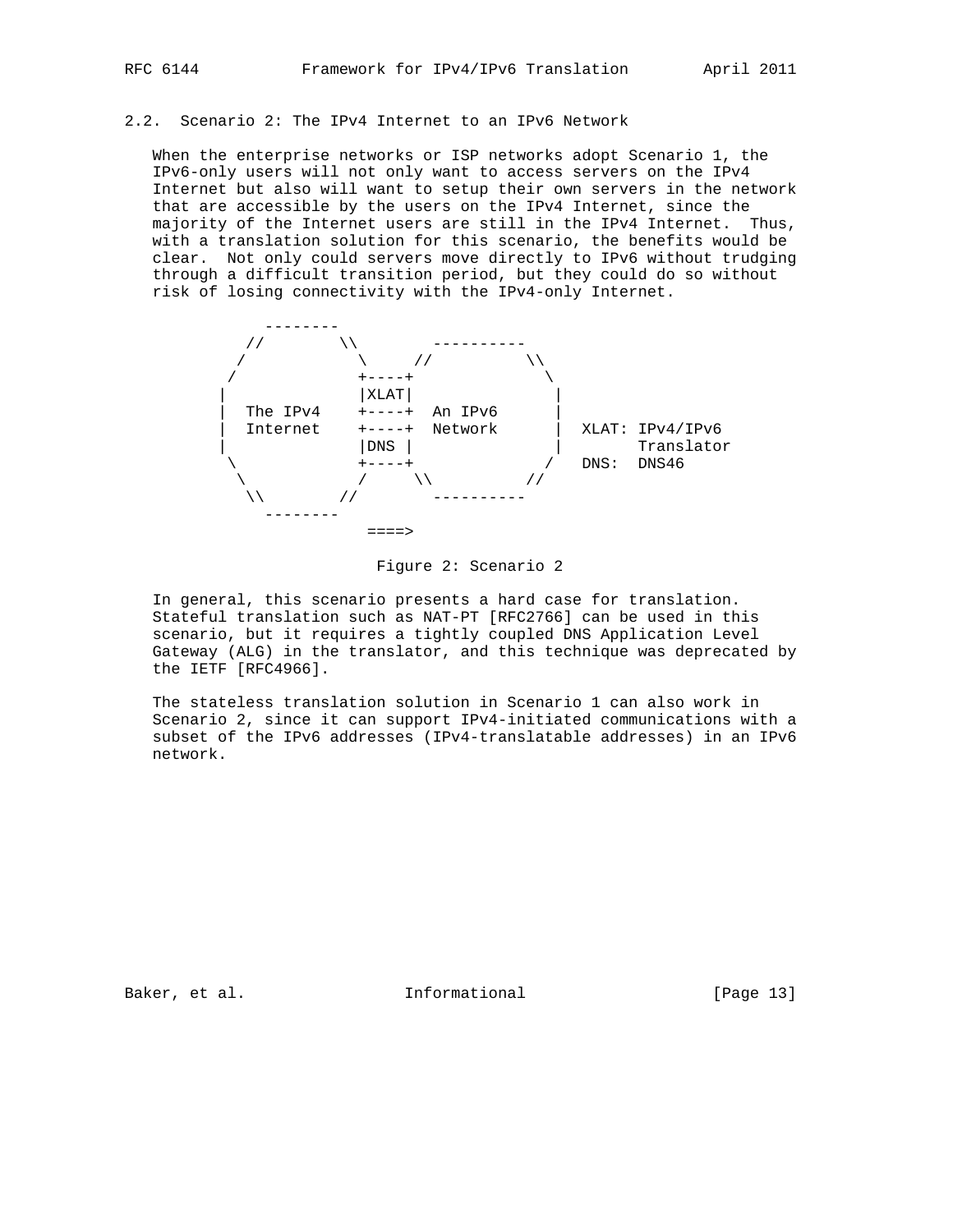## 2.3. Scenario 3: The IPv6 Internet to an IPv4 Network

 There is a requirement for a legacy IPv4 network to provide services to IPv6 hosts.



Figure 3: Scenario 3

 Stateless translation will not work for this scenario, because an IPv4 network needs to communicate with all of the IPv6 Internet, not just a small subset, and stateless can only support a subset of the IPv6 addresses. However, IPv6-initiated communication can be achieved through stateful translation. In this case, a Network Specific Prefix assigned to the translator will give the hosts unique IPv4-converted IPv6 addresses, no matter whether the legacy IPv4 network uses public IPv4 addresses or [RFC1918] addresses. Also there is no need to synthesize AAAA from A records, since static AAAA records can be put in the regular DNS to represent these IPv4-only hosts as discussed in Section 7.3 of [RFC6147].

Baker, et al. 1nformational [Page 14]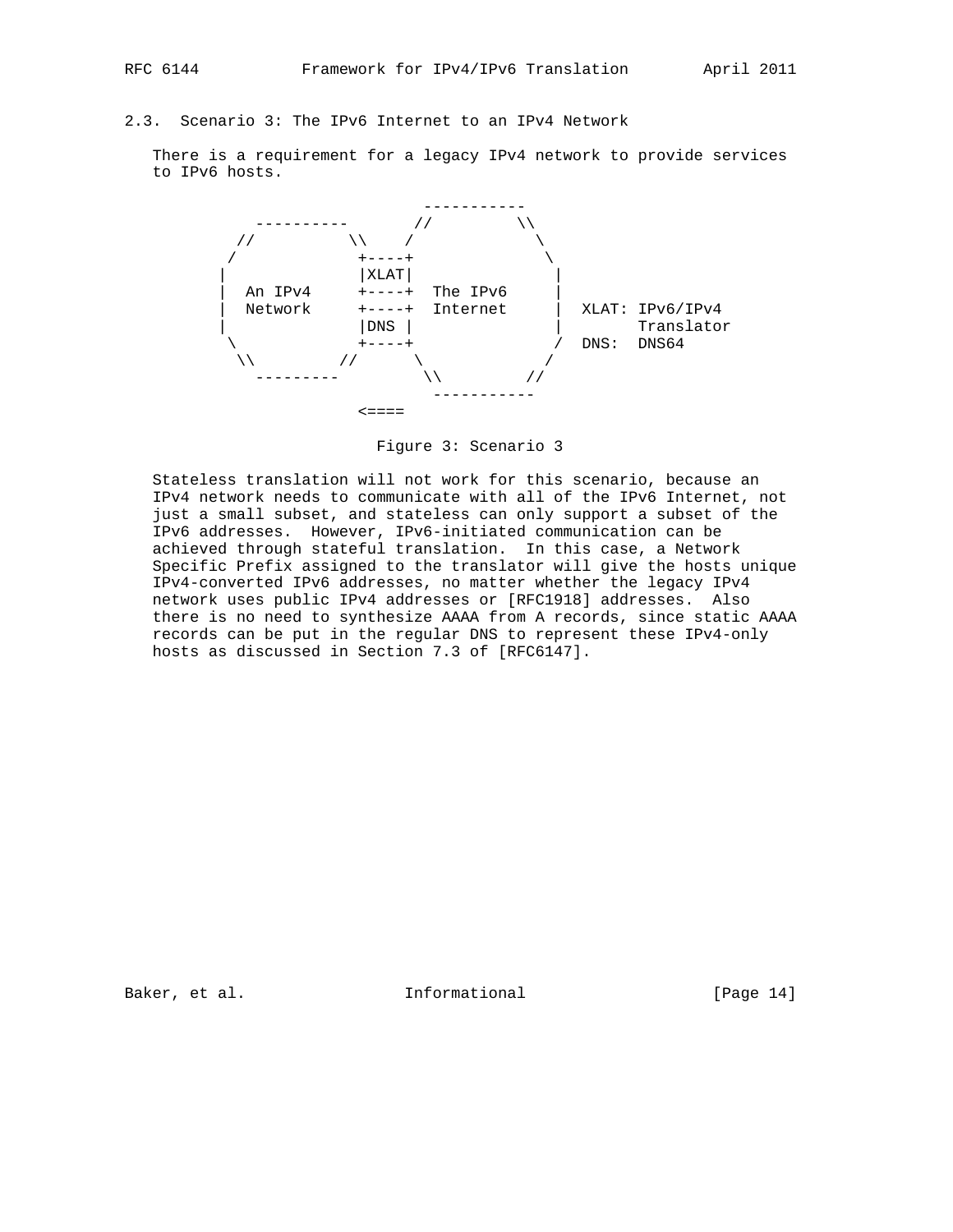## 2.4. Scenario 4: An IPv4 Network to the IPv6 Internet

 Due to technical or economical constraints, the network is IPv4-only, and IPv4-only hosts (applications) may require communicating with the global IPv6 Internet.



Figure 4: Scenario 4

 In general, this scenario presents a hard case for translation. Stateful translation such as NAT-PT [RFC2766] can be used in this scenario, but it requires a tightly coupled DNS ALG in the translator, and this technique was deprecated by the IETF [RFC4966].

 From the transition phase discussion in Section 1.4, this scenario will probably only occur when we are well past the early stage of the "S" curve, and the IPv4/IPv6 transition has already moved to the right direction. Therefore, in-network translation is not considered viable for this scenario, and other techniques should be considered.

Baker, et al. 10 Informational [Page 15]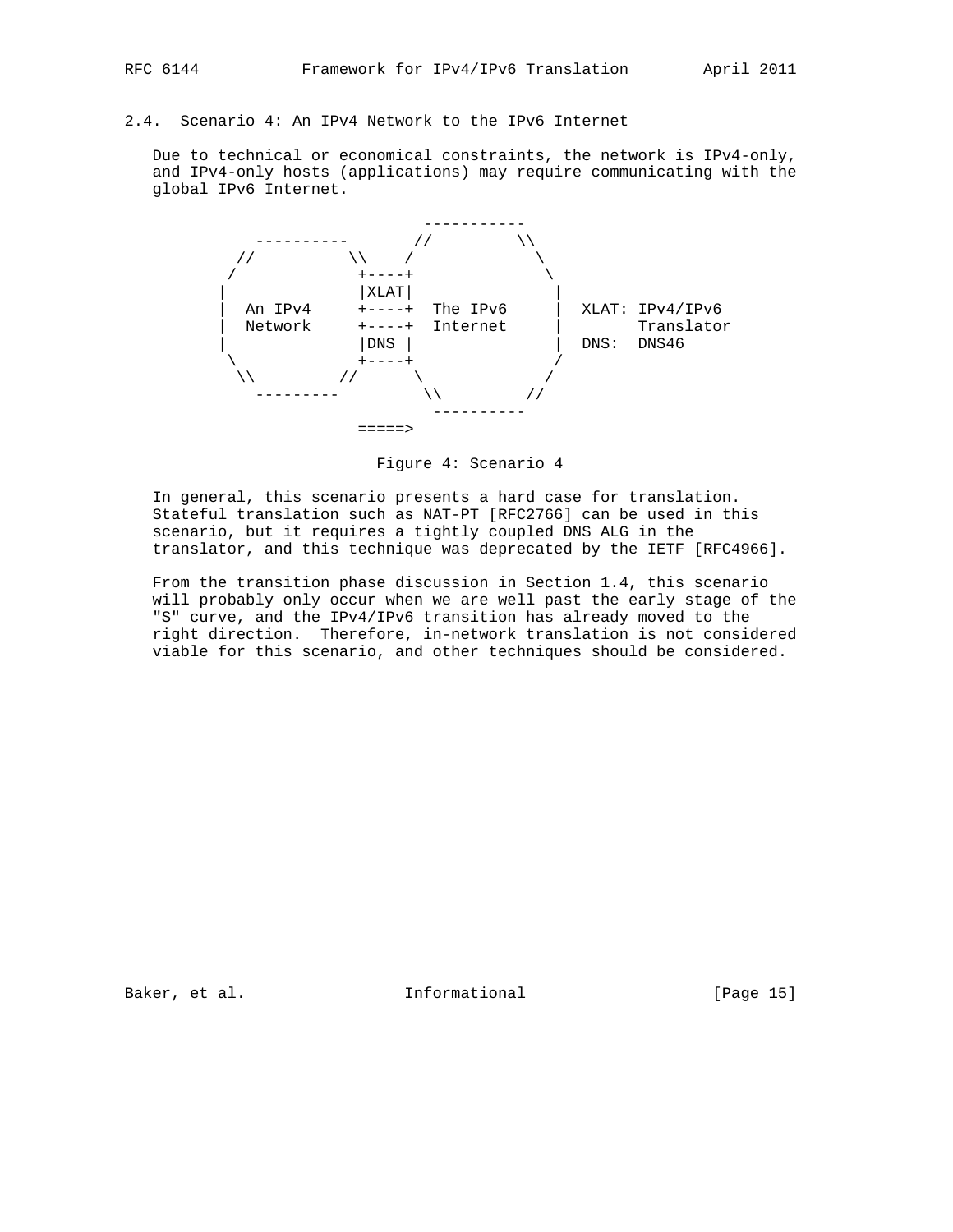## 2.5. Scenario 5: An IPv6 Network to an IPv4 Network

 In this scenario, both an IPv4 network and an IPv6 network are within the same organization.

 The IPv4 addresses used are either public IPv4 addresses or [RFC1918] addresses. The IPv6 addresses used are either public IPv6 addresses or ULAs (Unique Local Addresses) [RFC4193].



Figure 5: Scenario 5

 The translation requirement from this scenario has no significant difference from Scenario 1, so both the stateful and stateless translation schemes discussed in Section 2.1 apply here.

Baker, et al. 1nformational [Page 16]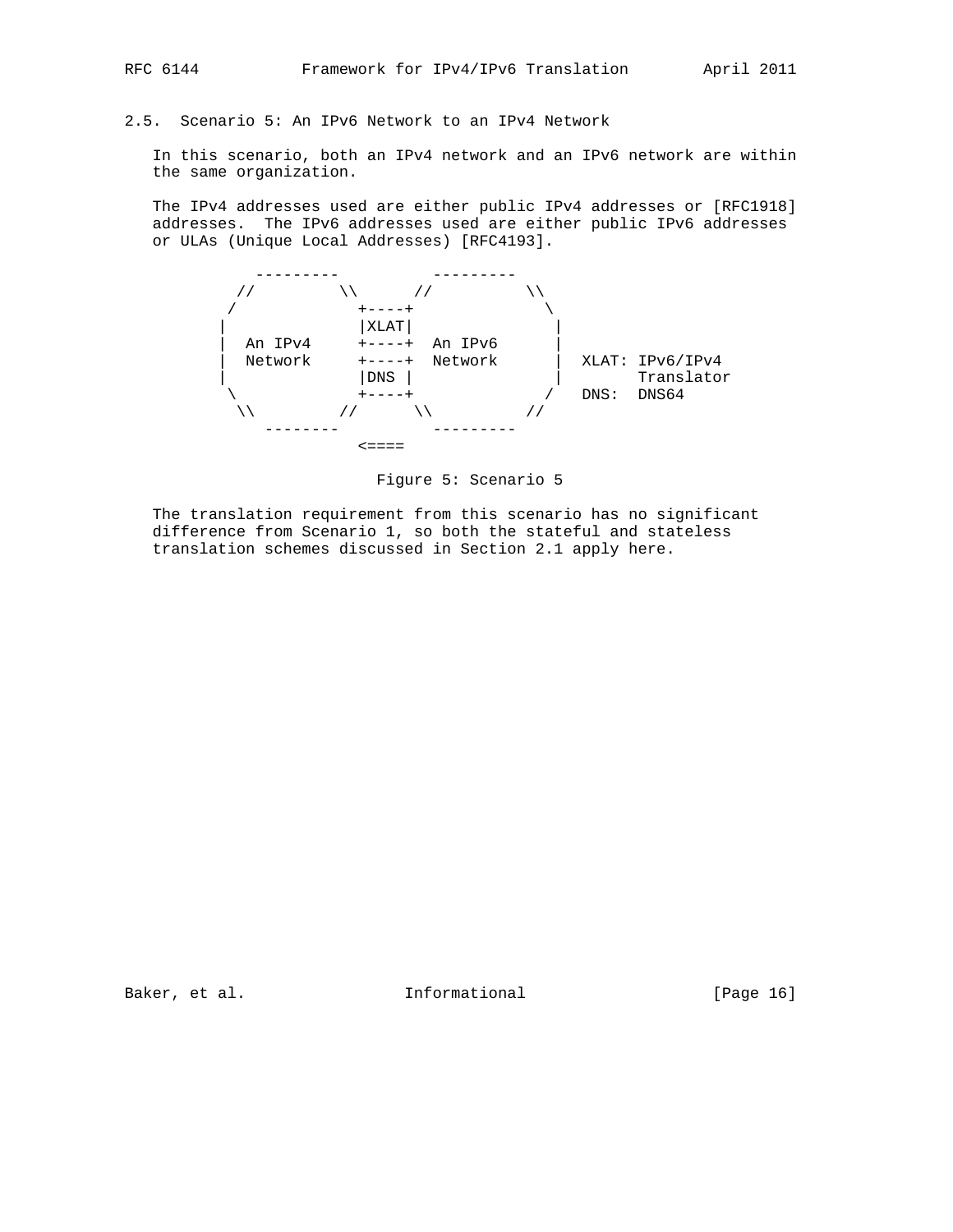#### 2.6. Scenario 6: An IPv4 Network to an IPv6 Network

 This is another scenario when both an IPv4 network and an IPv6 network are within the same organization.

 The IPv4 addresses used are either public IPv4 addresses or [RFC1918] addresses. The IPv6 addresses used are either public IPv6 addresses or ULAs (Unique Local Addresses) [RFC4193].



Figure 6: Scenario 6

 The translation requirement from this scenario has no significant difference from Scenario 2, so the translation scheme discussed in Section 2.2 applies here.

Baker, et al. 10 Informational [Page 17]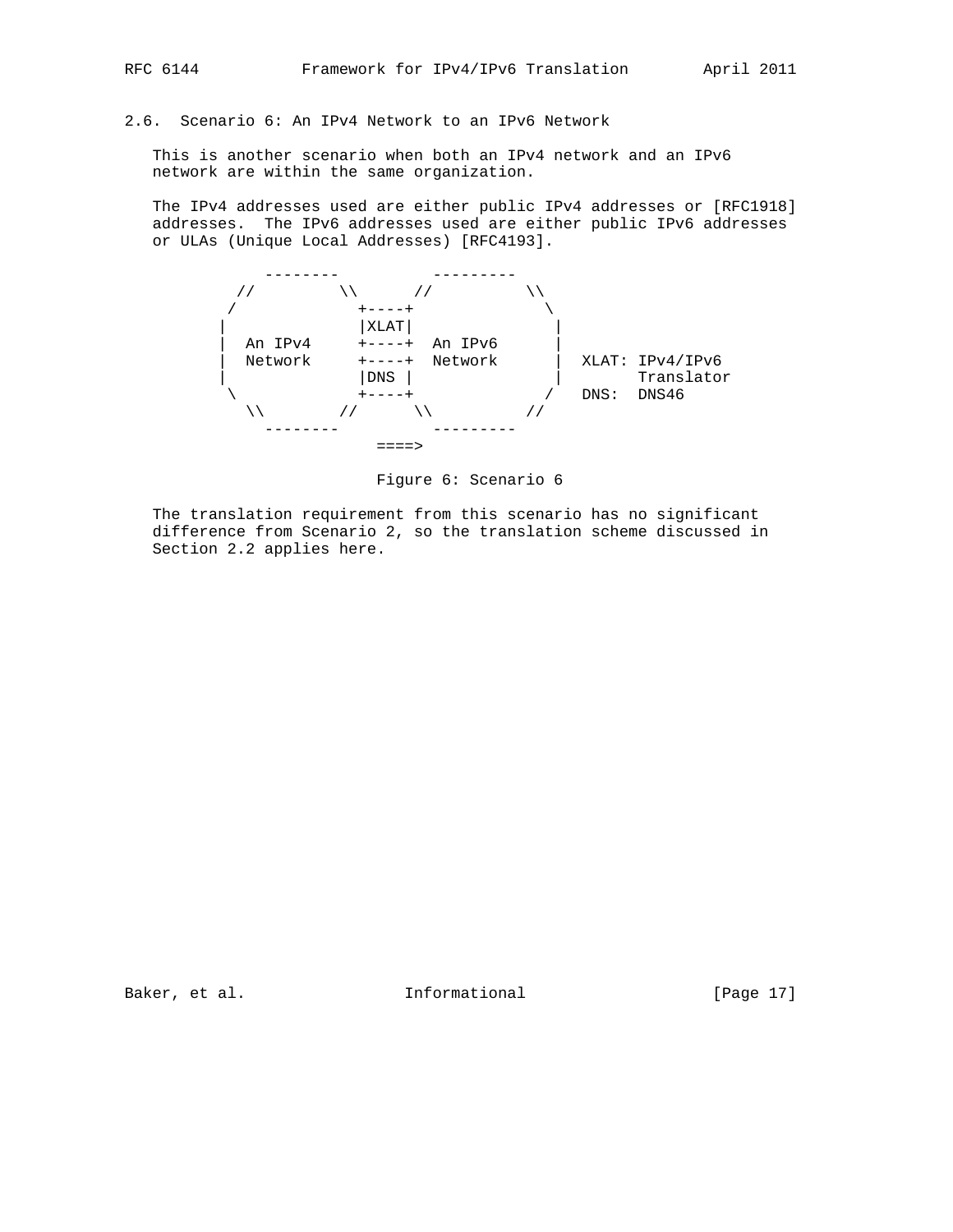2.7. Scenario 7: The IPv6 Internet to the IPv4 Internet

 This seems the ideal case for in-network translation technology, where any IPv6-only host or application on the global Internet can initiate communication with any IPv4-only host or application on the global Internet.



Figure 7: Scenario 7

 Due to the huge difference in size between the address spaces of the IPv4 Internet and the IPv6 Internet, there is no viable translation technique to handle unlimited IPv6 address translation.

 If we ever run into this scenario, fortunately, the IPv4/IPv6 transition has already passed the early stage of the "S" curve. Therefore, there is no obvious business reason to demand a translation solution as the only transition strategy.

Baker, et al. 1nformational [Page 18]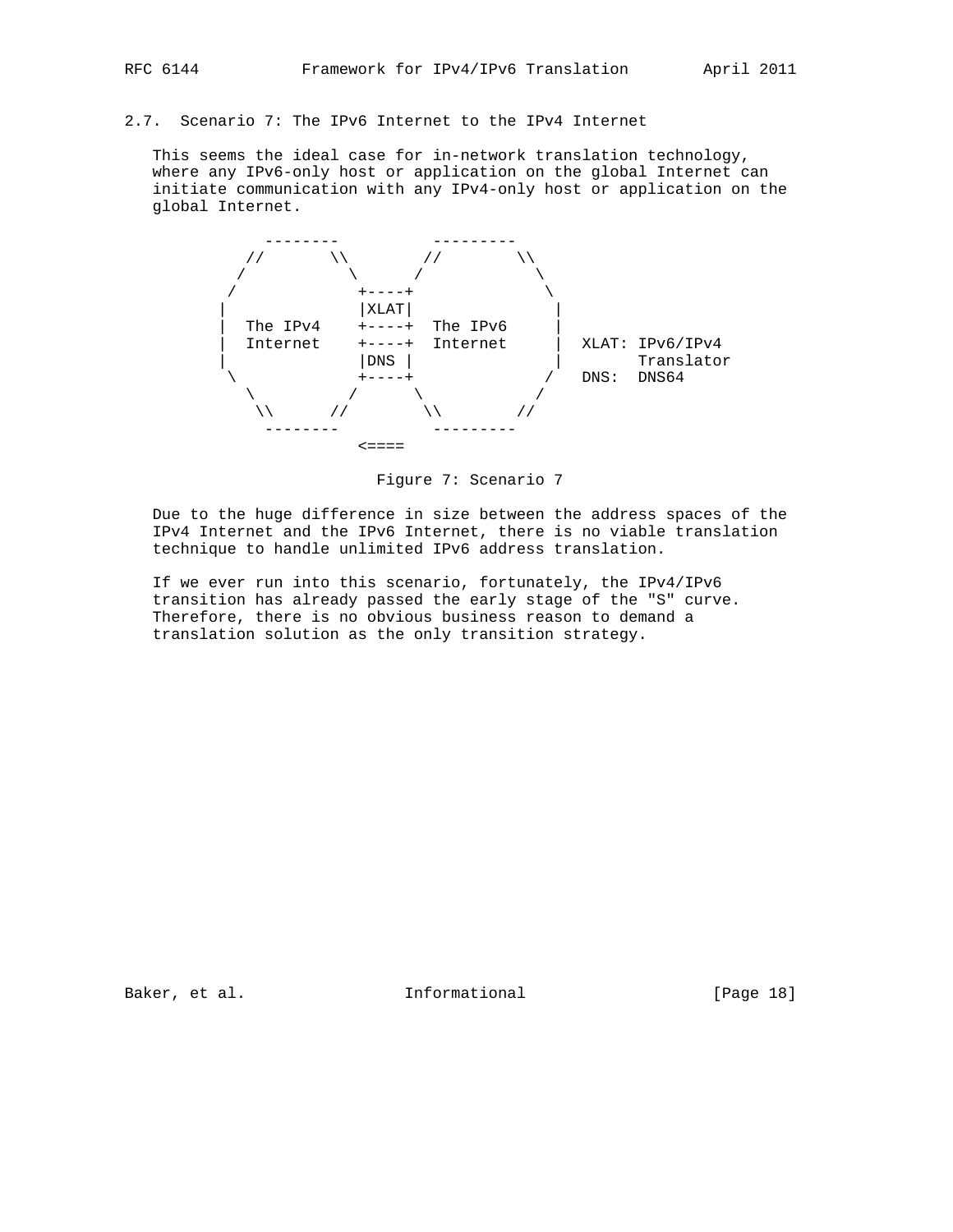# 2.8. Scenario 8: The IPv4 Internet to the IPv6 Internet

 This case is very similar to Scenario 7. The analysis and conclusions for Scenario 7 also apply for this scenario.



Figure 8: Scenario 8

3. Framework

 Having laid out the preferred transition model and the options for implementing it (Section 1.1), defined terms (Section 1.2), considered the requirements (Section 1.3), considered the transition model (Section 1.4), and considered the kinds of scenarios the facility would support (Section 2), we now turn to a framework for IPv4/IPv6 translation. The framework contains the following components:

- o Address translation
- o IP and ICMP translation
- o Maintaining translation state
- o DNS64 and DNS46
- o ALGs for other application-layer protocols (e.g., FTP)
- 3.1. Translation Components
- 3.1.1. Address Translation

 When IPv6/IPv4 translation is performed, we should specify how an individual IPv6 address is translated to a corresponding IPv4 address, and vice versa, in cases where an algorithmic mapping is

Baker, et al. Informational [Page 19]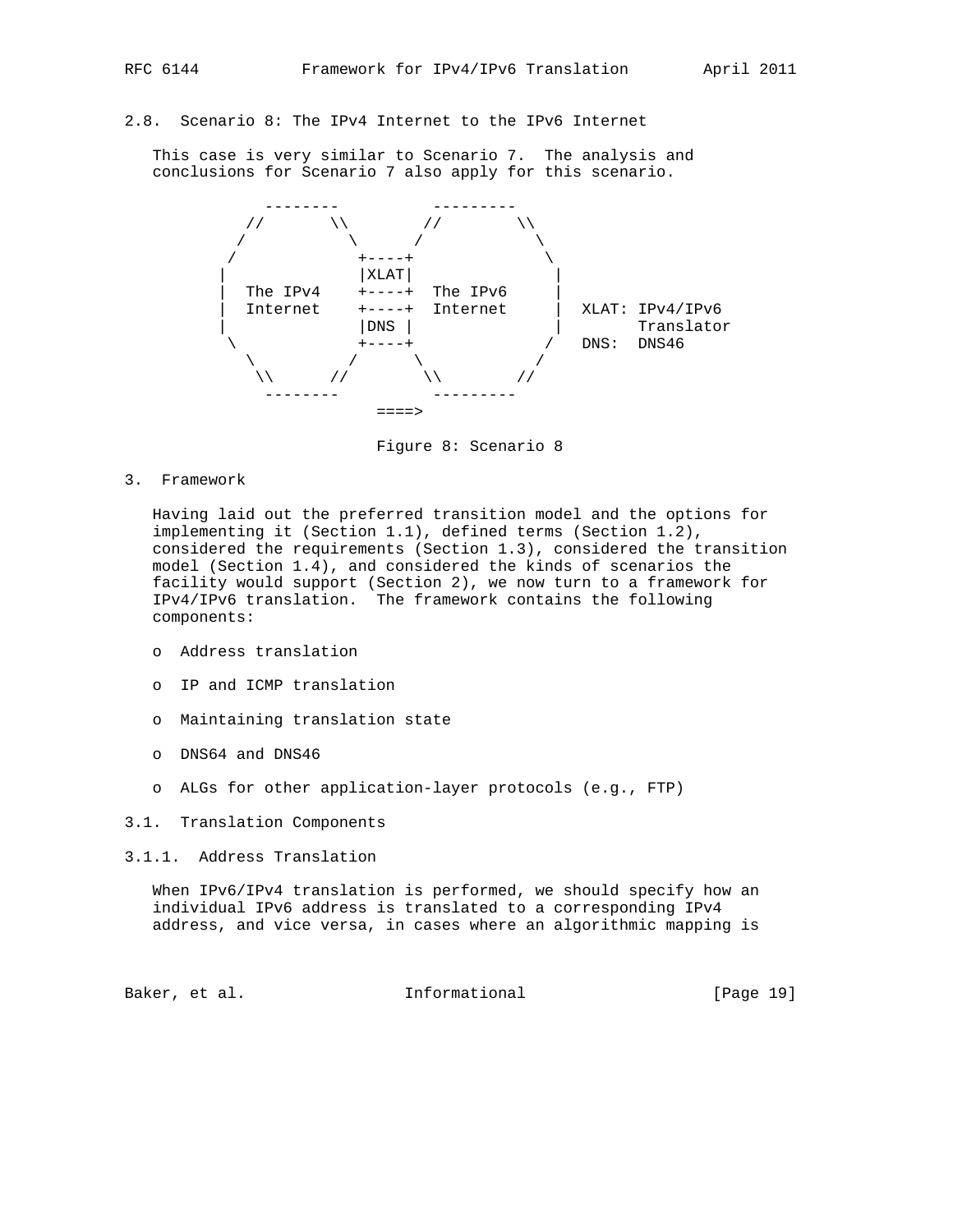used. This includes the choice of IPv6 prefix and the choice of method by which the remainder of the IPv6 address is derived from an IPv4 address [RFC6052]. The usages of the IPv6 addresses are shown in the following figures.

 H4 - (IPv4 network) - IPv4 address corresponding to H6's IPv4- (IPv4 ------------ translatable address address) \ -------------- |Stateless XLAT| --------------  $\mathcal{L}$  and  $\mathcal{L}$  are the set of  $\mathcal{L}$  ----------- IPv4-converted address of H4 - (IPv6 network) - H6 (IPv4- ----------- translatable address) Figure 9: IPv6 Address Representation for Stateless Translation ------------ H4 - (IPv4 network) - IPv4 address in the translator's IPv4 pool (IPv4 ----------- address) \

 |Stateful XLAT | --------------  $\mathcal{N}$  and the set of the set of the set of the set of the set of the set of the set of the set of the set of the set of the set of the set of the set of the set of the set of the set of the set of the set of the set of ----------- IPv4-converted address of H4 - (IPv6 network) - H6 (any IPv6 address) -----------

--------------

Figure 10: IPv6 Address Representation for Stateful Translation

 For both stateless and stateful translation, an algorithmic mapping table is used to translate IPv6 destination addresses (IPv4-converted addresses) to IPv4 destination addresses in the IPv6-to-IPv4 direction and translate IPv4 source addresses to IPv6 source addresses (IPv4-converted addresses) in the IPv4-to-IPv6 direction. Note that translating IPv6 source addresses to IPv4 source addresses in the IPv6-to-IPv4 direction and translating IPv4 destination addresses to IPv6 destination addresses in the IPv4-to-IPv6 direction will be different for stateless translation and stateful translation.

 o For stateless translation, the same algorithmic mapping table is used to translate IPv6 source addresses (IPv4-translatable addresses) to IPv4 source addresses in the IPv6-to-IPv4 direction and translate IPv4 destination addresses to IPv6 destination

Baker, et al. Informational [Page 20]

------------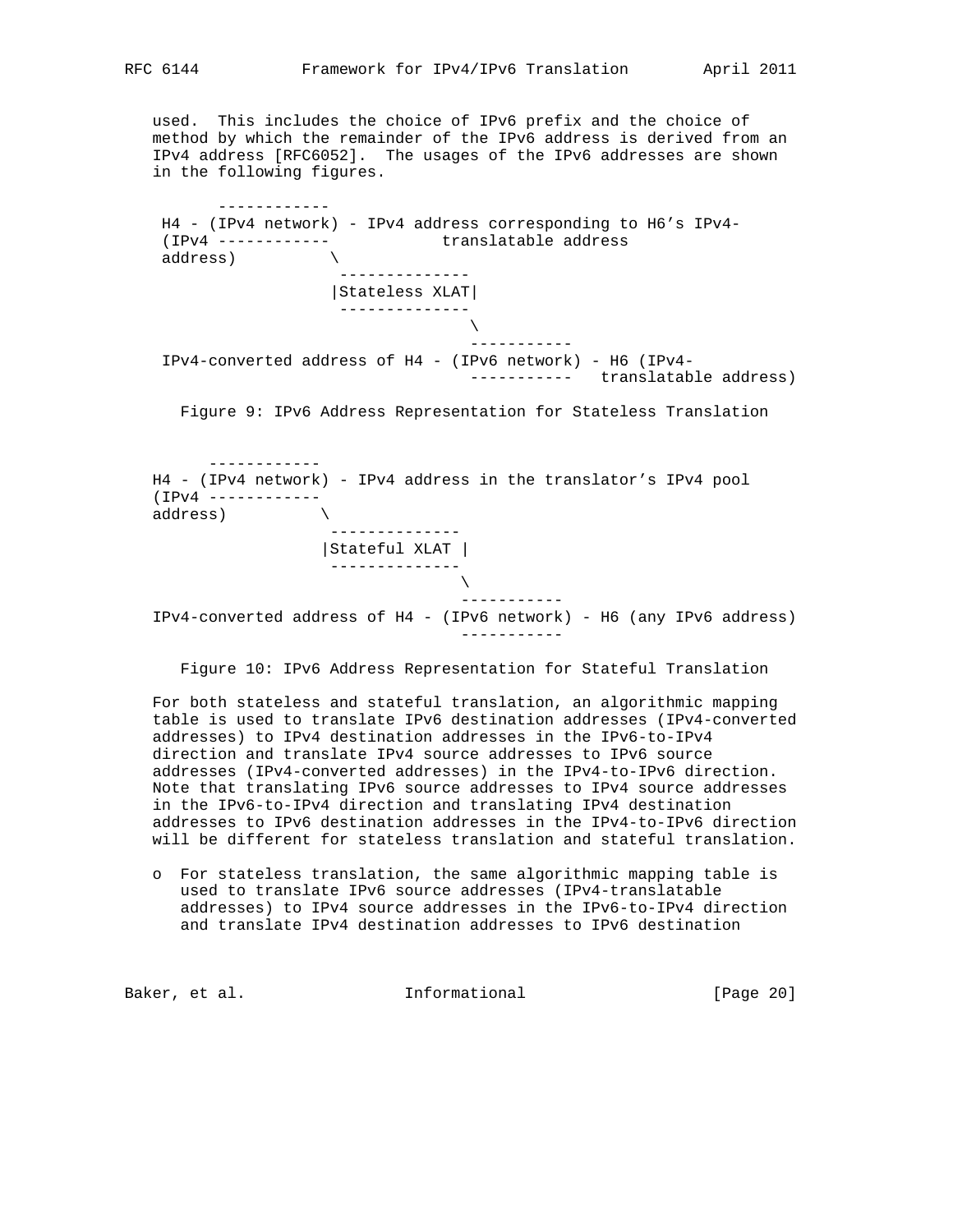addresses (IPv4-translatable addresses) in the IPv4-to-IPv6 direction. In this case, blocks of the service provider's IPv4 addresses are mapped into IPv6 and used by physical IPv6 nodes. The original IPv4 form of these blocks of the service provider's IPv4 addresses are used to represent the physical IPv6 nodes in IPv4. Note that stateless translation supports both IPv6 initiated as well as IPv4 initiated communications.

 o For stateful translation, the algorithmic mapping table is not used to translate source addresses in the IPv6-to-IPv4 direction and destination addresses in the IPv4-to-IPv6 direction. Instead, a state table is used to translate IPv6 source addresses to IPv4 source addresses in the IPv6-to-IPv4 direction and translate IPv4 destination addresses to IPv6 destination addresses in the IPv4 to-IPv6 direction. In this case, blocks of the service provider's IPv4 addresses are maintained in the translator as the IPv4 address pools and are dynamically bound to specific IPv6 addresses. The original IPv4 form of these blocks of the service provider's IPv4 addresses is used to represent the IPv6 address in IPv4. However, due to the dynamic binding, stateful translation in general only supports IPv6-initiated communication.

#### 3.1.2. IP and ICMP Translation

 The IPv4/IPv6 translator is based on the update to the Stateless IP/ ICMP Translation Algorithm (SIIT) described in [RFC2765]. The algorithm translates between IPv4 and IPv6 packet headers (including ICMP headers).

 The IP and ICMP translation document [RFC6145] discusses header translation for both stateless and stateful modes, but does not cover maintaining state in the stateful mode. In the stateless mode, translation is performed using a combination of information carried in the address and information configured in the translator. This permits both IPv4->IPv6 and IPv6->IPv4 session establishment. In the stateful mode, translation state is maintained between IPv4 address/ transport port tuples and IPv6 address/transport port tuples, enabling IPv6 systems to open sessions with IPv4 systems. The choice of operational mode is made by the operator deploying the network and is critical to the operation of the applications using it.

3.1.3. Maintaining Translation State

 For the stateful translator, besides IP and ICMP translation, special action must be taken to maintain the translation states. [RFC6146] describes a mechanism for maintaining state.

Baker, et al. 1nformational [Page 21]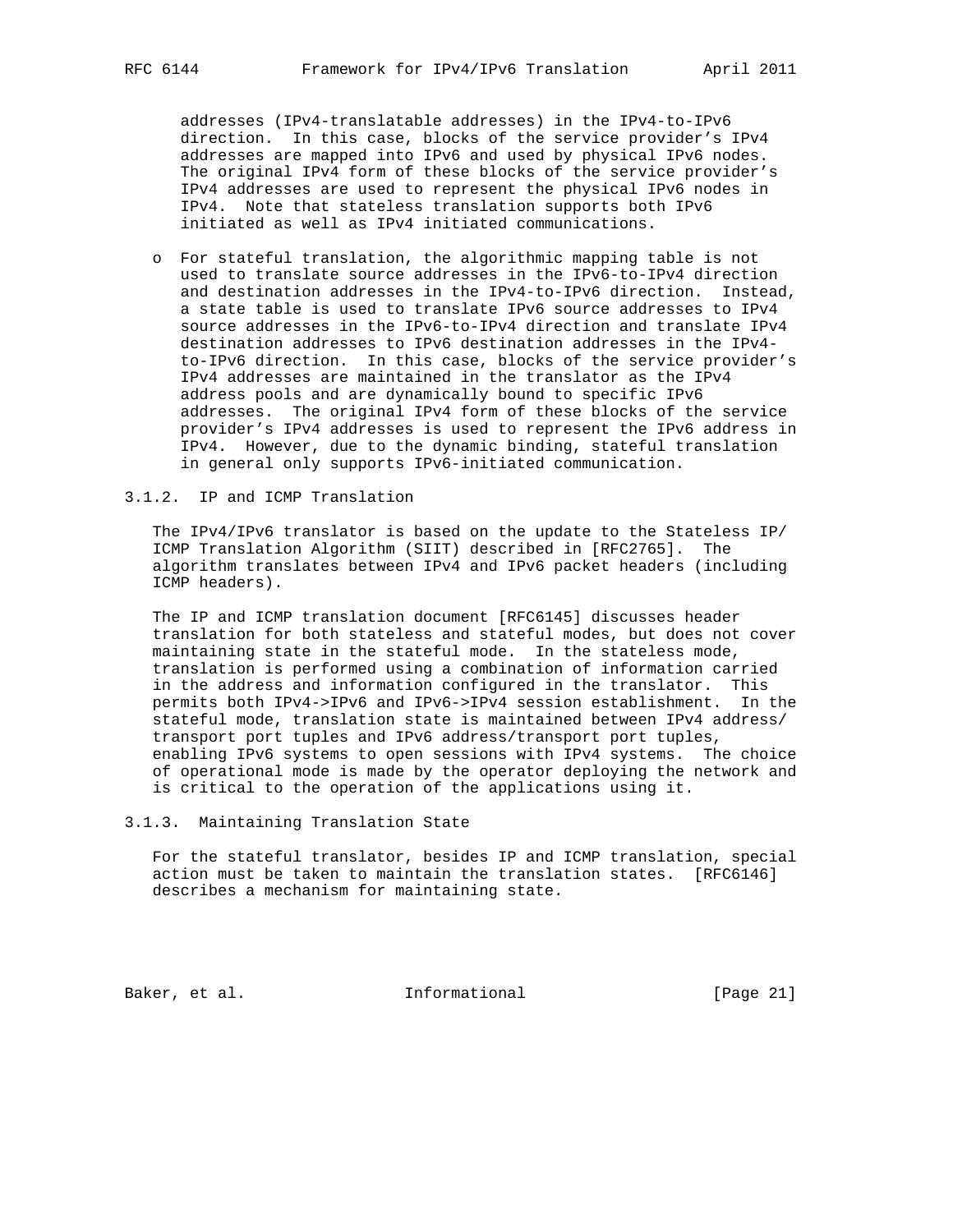#### 3.1.4. DNS64 and DNS46

 DNS64 [RFC6147] and possible future DNS46 documents describe the mechanisms by which a DNS translator is intended to operate. It is designed to operate on the basis of known address translation algorithms defined in [RFC6052].

There are at least two possible implementations of a DNS64 and DNS46:

- Static records: One could literally populate DNS with corresponding A and AAAA records. This mechanism works for scenarios 2, 3, 5, and 6.
- Dynamic Translation of static records: In more general operation, the preferred behavior is an A record to be (retrieved and) translated to a AAAA record by the DNS64 if and only if no reachable AAAA record exists, or for a AAAA record to be (retrieved and) translated to an A record by the DNS46 if and only if no reachable A record exists.

3.1.5. ALGs for Other Applications Layer Protocols

 In addition, some applications require special support. An example is FTP. FTP's active mode doesn't work well across NATs without extra support such as SOCKS [RFC1928] [RFC3089]. Across NATs, it generally uses passive mode. However, the designers of FTP wrote different and incompatible passive-mode implementations for IPv4 and IPv6 networks. Hence, either they need to fix FTP, or a translator must be written for the application. Other applications may be similarly broken.

 As a general rule, a simple operational recommendation will work around many application issues: there should be a server in each domain, or an instance of the server should have an interface in each domain. For example, an SMTP MTA may be confused by finding an IPv6 address in its HELO when it is connected to using IPv4 (or vice versa), but would work perfectly well if it had an interface in both the IPv4 and IPv6 domains and was used as an application-layer bridge between them.

3.2. Operation Mode for Specific Scenarios

 Currently, the proposed solutions for IPv6/IPv4 translation are classified into stateless translation and stateful translation.

Baker, et al. 1nformational [Page 22]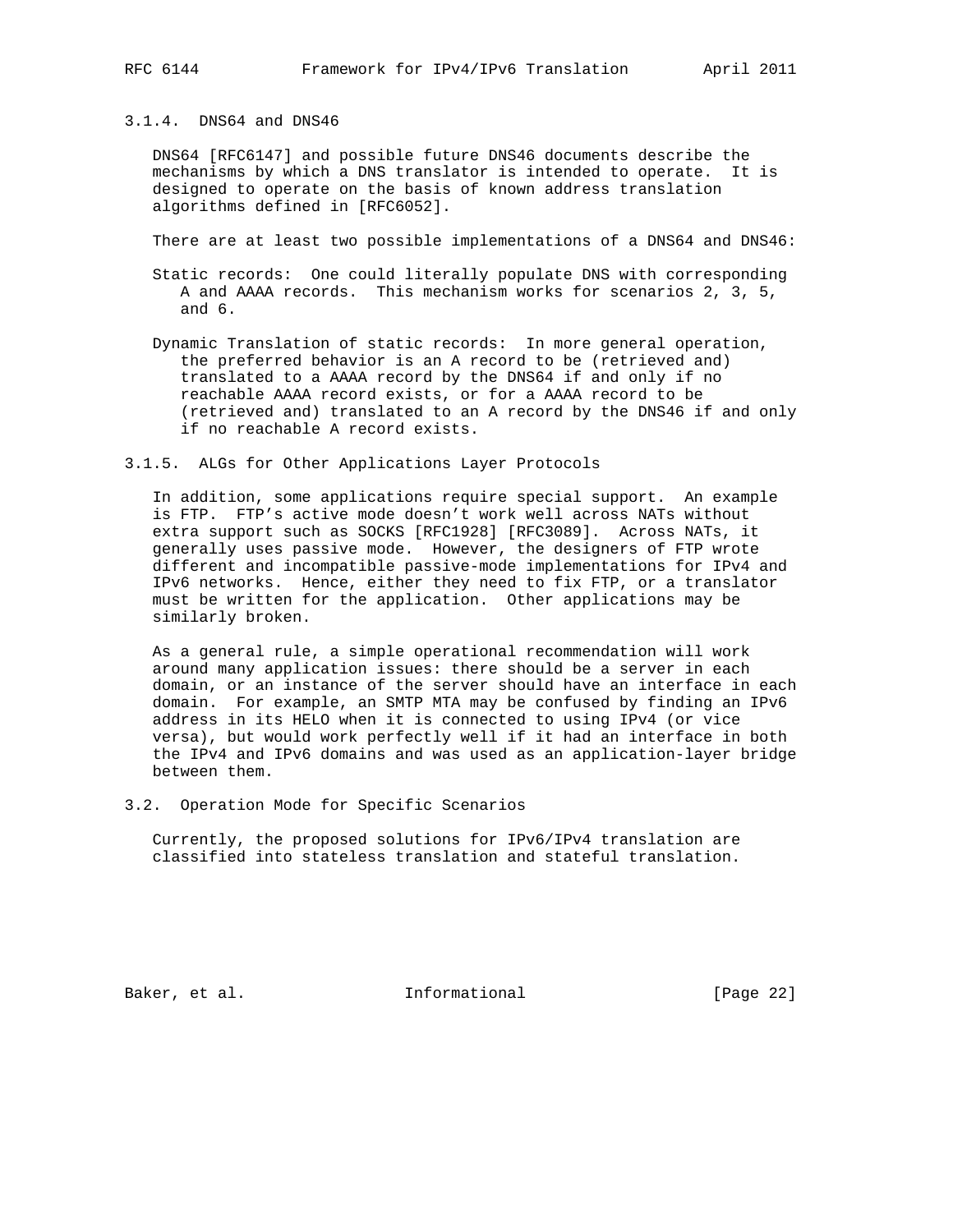## 3.2.1. Stateless Translation

 For stateless translation, the translation information is carried in the address itself plus configuration in the translators, permitting both IPv4->IPv6 and IPv6->IPv4 session initiation. Stateless translation supports end-to-end address transparency and has better scalability compared with stateful translation [RFC6145].

 The stateless translation mechanisms typically put constraints on what IPv6 addresses can be assigned to IPv6 nodes that want to communicate with IPv4 destinations using an algorithmic mapping. For Scenario 1 ("an IPv6 network to the IPv4 Internet"), it is not a serious drawback, since the address assignment policy can be applied to satisfy this requirement for the IPv6 nodes that need to communicate with the IPv4 Internet. In addition, stateless translation supports Scenario 2 ("the IPv4 Internet to an IPv6 network"), which means that not only could servers move directly to IPv6 without trudging through a difficult transition period, but also they could do so without risk of losing connectivity with the IPv4 only Internet.

 Stateless translation can be used for Scenarios 1, 2, 5, and 6, i.e., it supports "an IPv6 network to the IPv4 Internet", "the IPv4 Internet to an IPv6 network", "an IPv6 network to an IPv4 network", and "an IPv4 network to an IPv6 network".

Baker, et al. 1nformational [Page 23]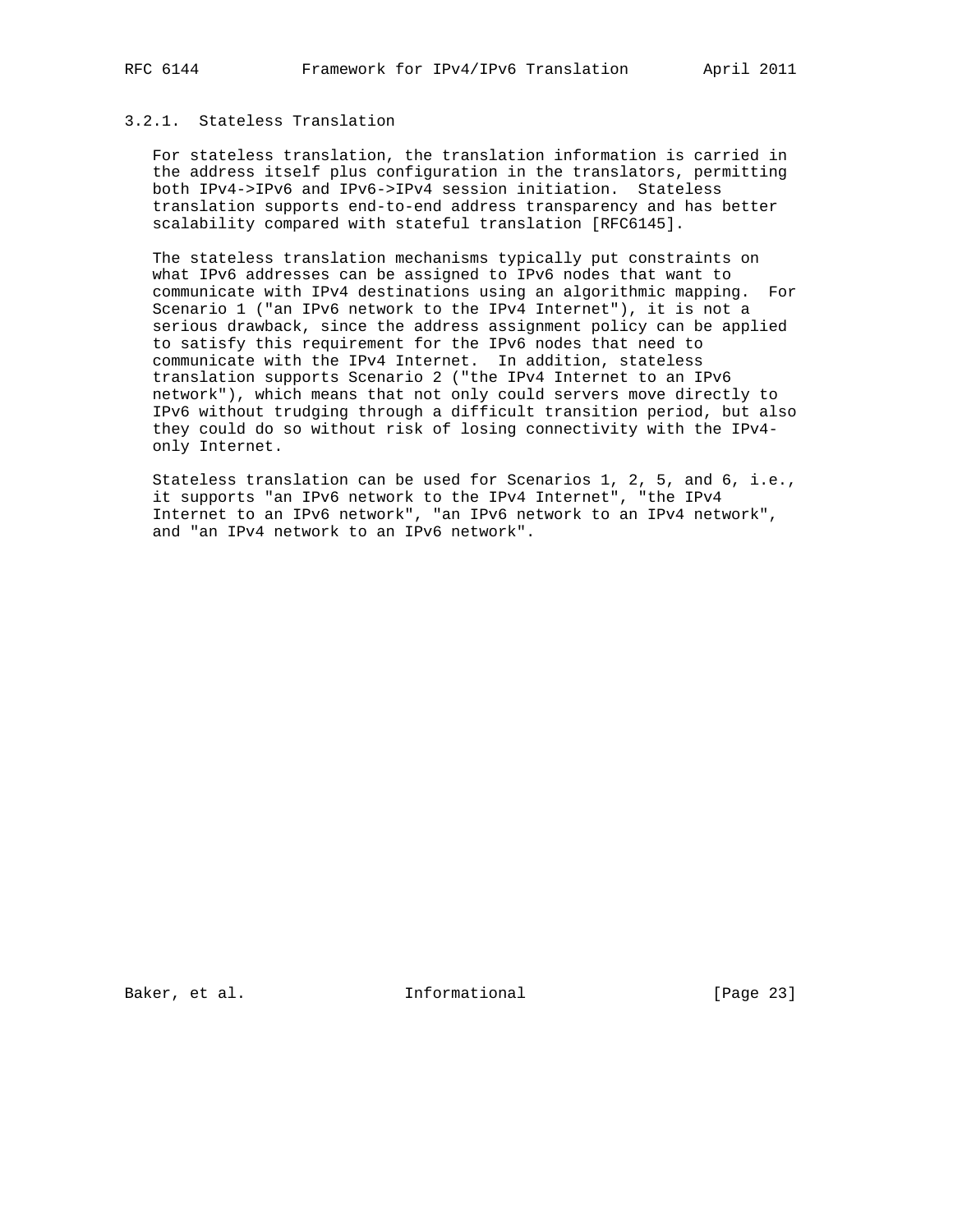



Figure 11: Stateless Translation for Scenarios 1 and 2



Figure 12: Stateless Translation for Scenarios 5 and 6

 The implementation of the stateless translator needs to refer to [RFC6145] and [RFC6052].

## 3.2.2. Stateful Translation

 For stateful translation, the translation state is maintained between IPv4 address/port pairs and IPv6 address/port pairs, enabling IPv6 systems to open sessions with IPv4 systems [RFC6145] [RFC6146].

 Stateful translation can be used for Scenarios 1, 3, and 5, i.e., it supports "an IPv6 network to the IPv4 Internet", "the IPv6 Internet to an IPv4 network", and "an IPv6 network to an IPv4 network".

 For Scenario 1, any IPv6 addresses in an IPv6 network can use stateful translation; however, it typically only supports initiation from the IPv6 side. In addition, it does not result in stable addresses of IPv6 nodes that can be used in DNS, which may cause

Baker, et al. 10 methormational [Page 24]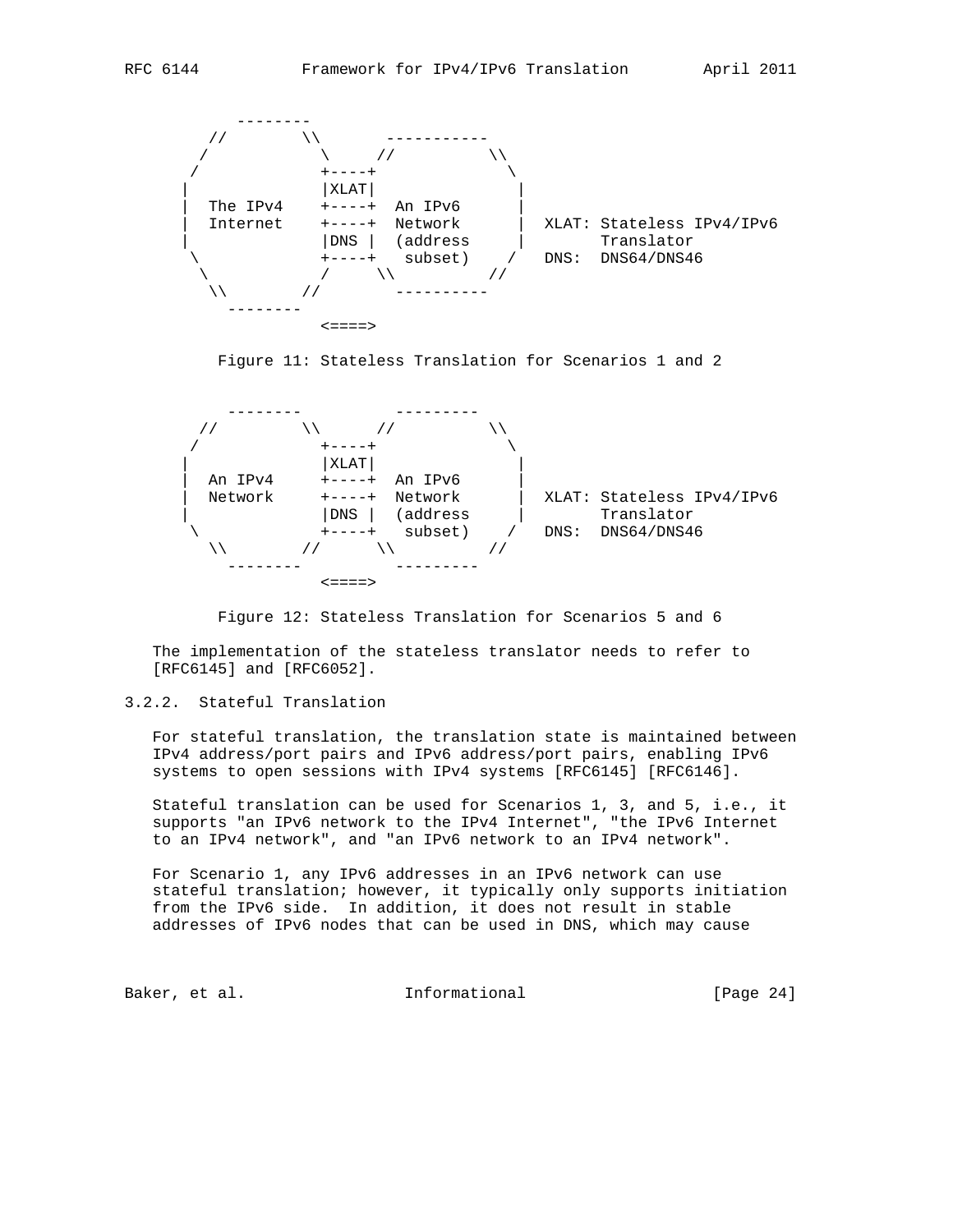problems for the protocols and applications that do not deal well with highly dynamic addresses.



Figure 13: Stateful Translation for Scenario 1

 Scenario 3 handles servers using IPv4 private addresses [RFC1918] and being reached from the IPv6 Internet. This includes cases of servers that for some reason cannot be upgraded to IPv6 and don't have public IPv4 addresses, and yet need to be reached by IPv6 nodes in the IPv6 Internet.



Figure 14: Stateful Translation for Scenario 3

Baker, et al. 1nformational [Page 25]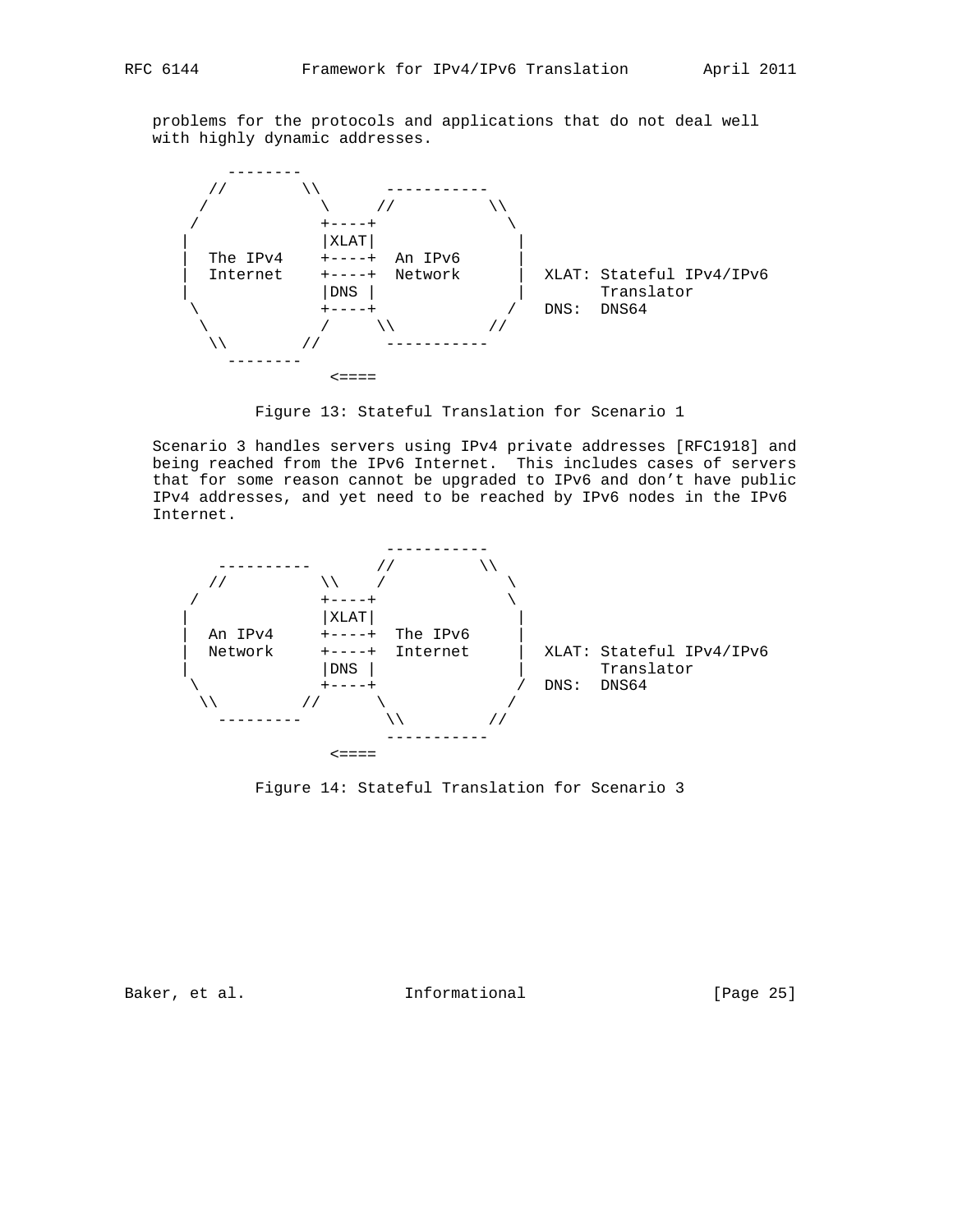Similarly, stateful translation can also be used for Scenario 5.





 The implementation of the stateful translator needs to refer to [RFC6145], [RFC6146], and [RFC6052].

3.3. Layout of the Related Documents

 Based on the above analysis, the IPv4/IPv6 translation series consists of the following documents.

- o Framework for IPv4/IPv6 Translation (this document).
- o Address translation (the choice of IPv6 prefix and the choice of method by which the remainder of the IPv6 address is derived from an IPv4 address, part of the SIIT update) [RFC6052].
- o IP and ICMP Translation (header translation and ICMP handling, part of the SIIT update) [RFC6145].
- o Table maintenance (stateful translation including session database and mapping table handling) [RFC6146].
- o DNS64 (DNS64: A to AAAA mapping and DNSSEC discussion) [RFC6147].
- o FTP ALG [FTP64].
- o Others (DNS46, Multicast, etc.).

 The relationship among these documents is shown in the following figure.

Baker, et al. 10 methormational [Page 26]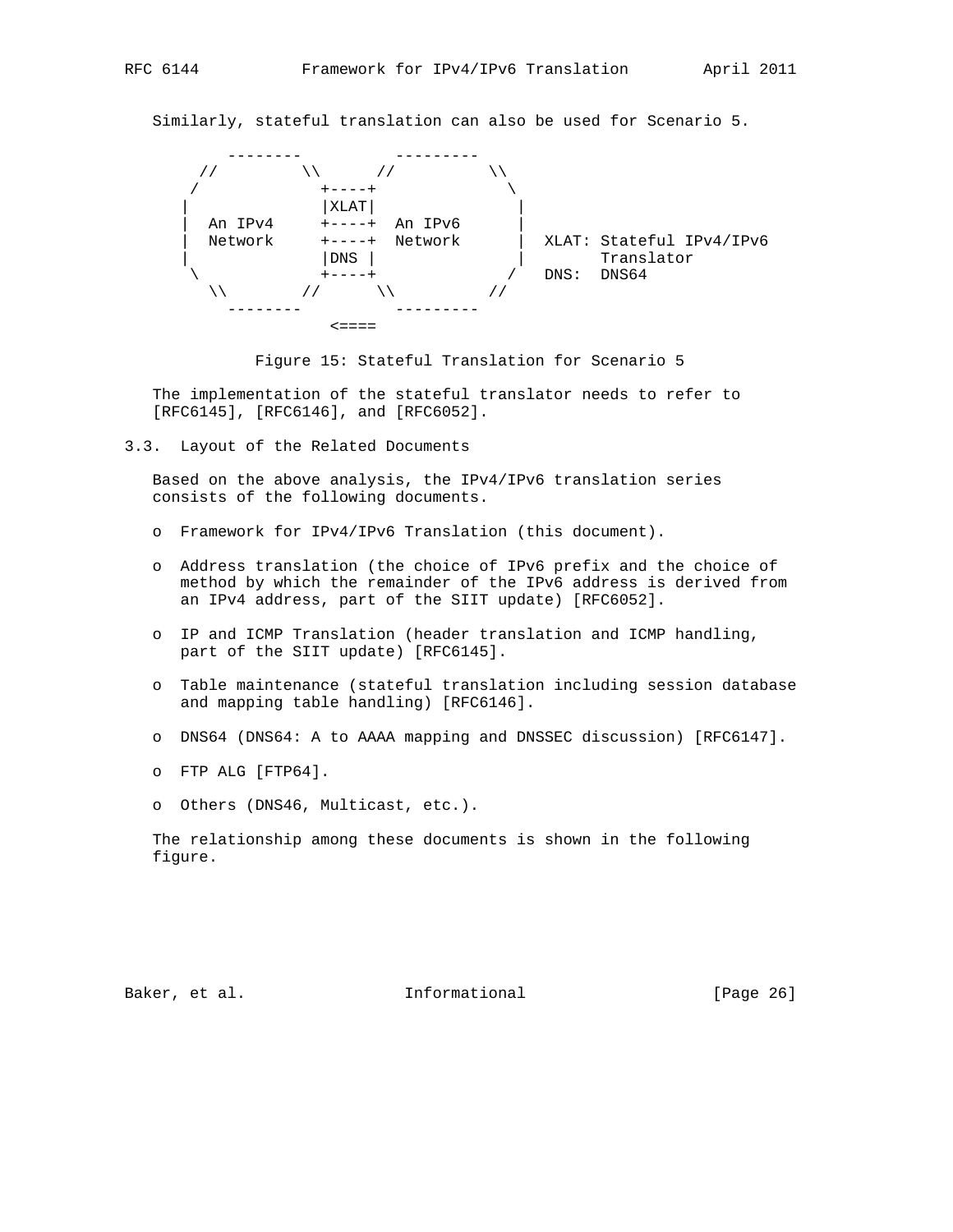

Figure 16: Document Layout

 In the document layout, the IP/ICMP Translation and DNS64/DNS46 normatively refer to Address Translation. The Table Maintenance and IP/ICMP Translation normatively refer to each other.

 The FTP ALG and other documents normatively refer to the Address Format, IP/ICMP Translation, and Table Maintenance documents.

4. Translation in Operation

 Operationally, there are two ways that translation could be used - as a permanent solution thereby making transition "the other guy's problem", and as a temporary solution for a new part of one's network while bringing up IPv6 services in the remaining parts of one's network. We obviously recommend the latter at the present stage. For the IPv4 parts of the network, [RFC4213]'s recommendation holds. Bring IPv6 up in those domains, move production to it, and then take down the now-unnecessary IPv4 service when economics warrant. This approach to transition entails the least risk.

Baker, et al. 10 methormational [Page 27]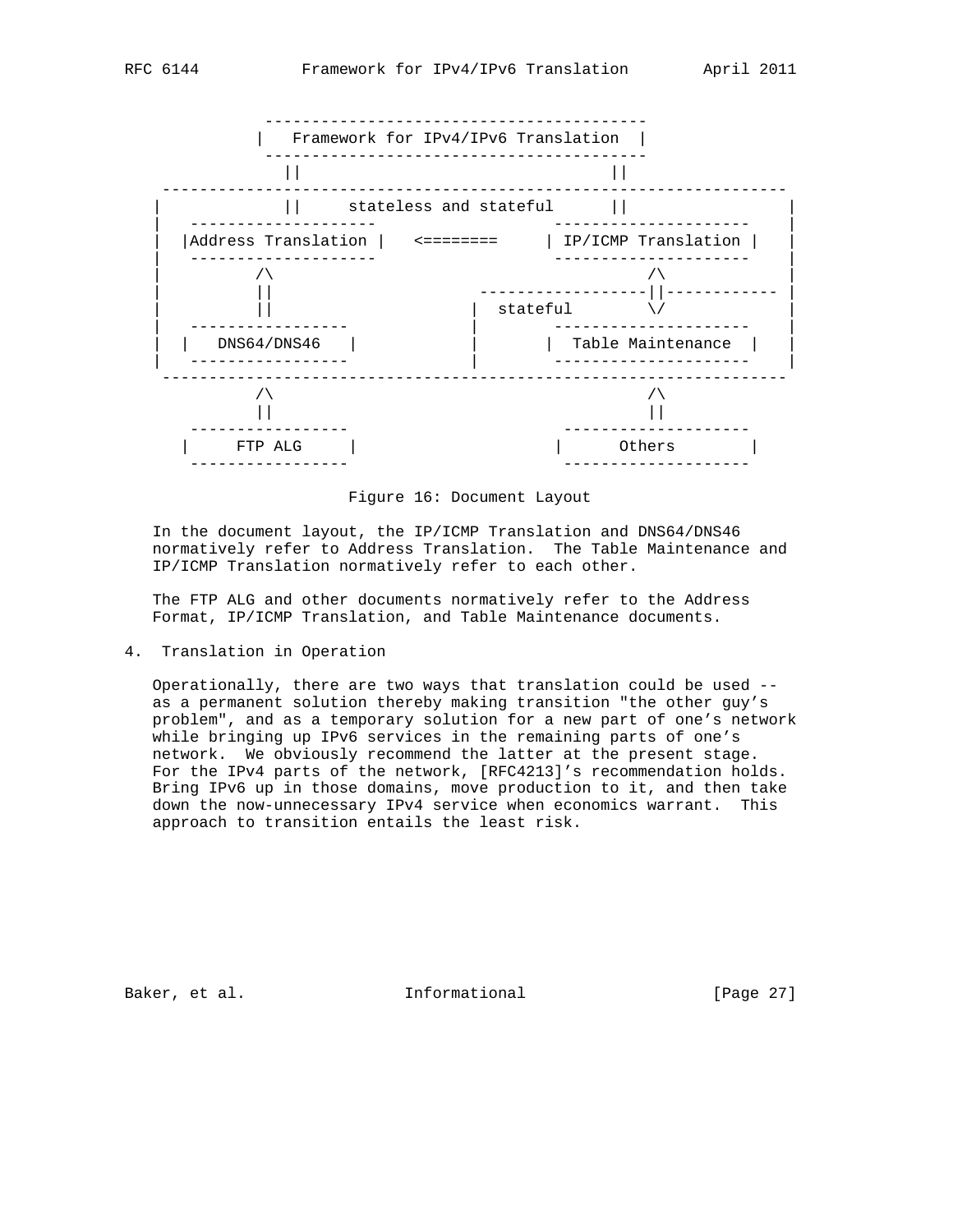

Figure 17: Translation Operational Model

 Figure 17 shows that, during the coexistence phase, one expects a combination of hosts, applications, and networks. Hosts might include IPv6-only gaming devices and handsets, older computer operating systems that are IPv4-only, and modern mainline operating systems that support both. Applications might include ones that are IPv4-only and modern applications that support both IPv4 and IPv6. Networks might include dual-stack devices operating in single-stack networks (whether that stack is IPv4 or IPv6) and fully functional dual-stack networks.

5. Unsolved Problems

 The framework does not cover all possible scenarios, and it may be extended in the future to address them.

6. Security Considerations

 This document is the framework of IPv4/IPv6 translation. The security issues are addressed in individual IPv4/IPv6 translation documents, i.e., [RFC6052], [RFC6145], [RFC6146], [RFC6147], and [FTP64].

Baker, et al. 10 methormational [Page 28]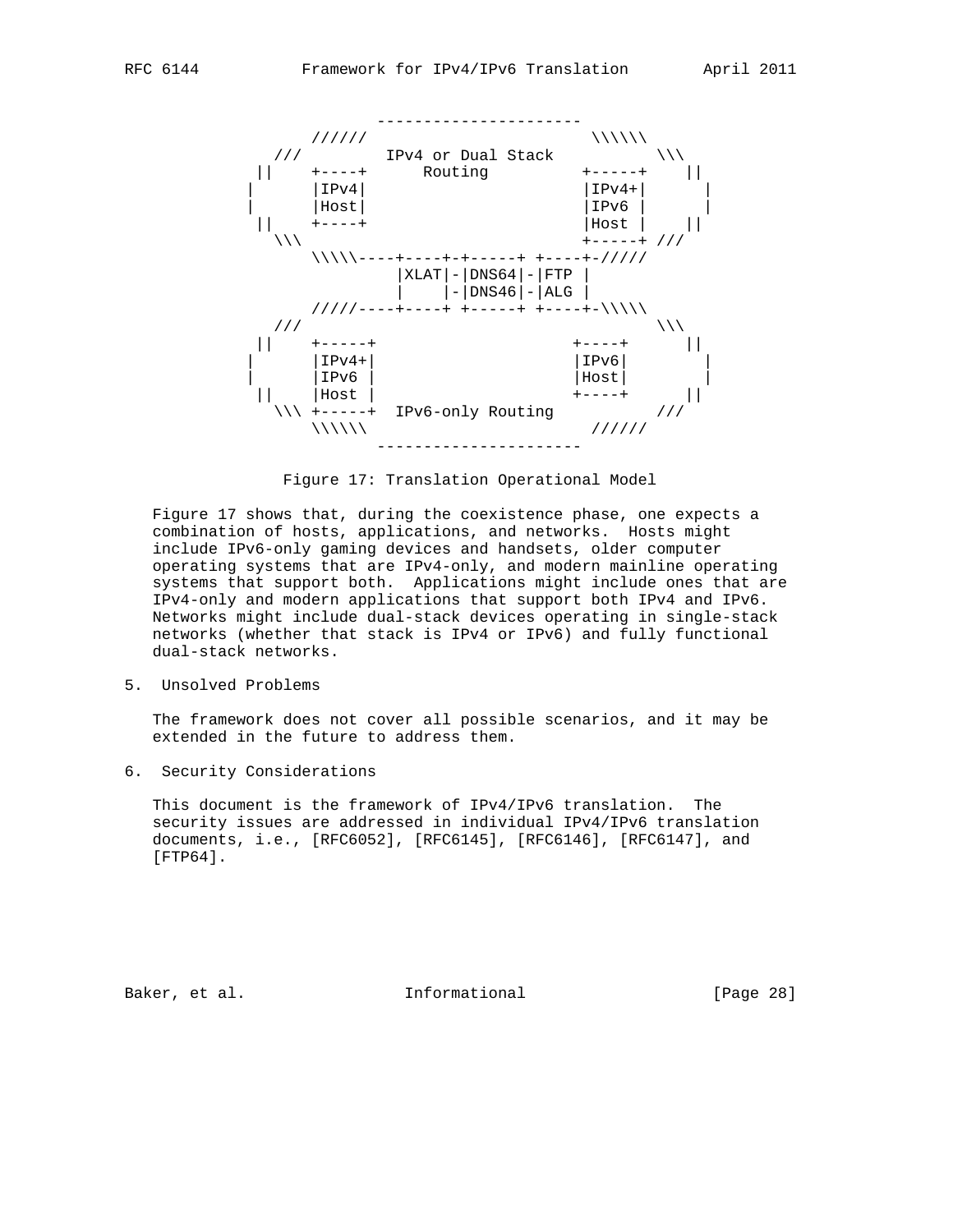7. Acknowledgements

 This is under development by a large group of people. Those who have posted to the list during the discussion include Andrew Sullivan, Andrew Yourtchenko, Bo Zhou, Brian Carpenter, Dan Wing, Dave Thaler, David Harrington, Ed Jankiewicz, Gang Chen, Hui Deng, Hiroshi Miyata, Iljitsch van Beijnum, John Schnizlein, Magnus Westerlund, Marcelo Bagnulo Braun, Margaret Wasserman, Masahito Endo, Phil Roberts, Philip Matthews, Remi Denis-Courmont, and Remi Despres.

Ed Jankiewicz described the transition plan.

- 8. References
- 8.1. Normative References
	- [RFC6052] Bao, C., Huitema, C., Bagnulo, M., Boucadair, M., and X. Li, "IPv6 Addressing of IPv4/IPv6 Translators", RFC 6052, October 2010.
	- [RFC6145] Li, X., Bao, C., and F. Baker, "IP/ICMP Translation Algorithm", RFC 6145, April 2011.
	- [RFC6146] Bagnulo, M., Matthews, P., and I. Beijnum, "Stateful NAT64: Network Address and Protocol Translation from IPv6 Clients to IPv4 Servers", RFC 6146, April 2011.
	- [RFC6147] Bagnulo, M., Sullivan, A., Matthews, P., and I. Beijnum, "DNS64: DNS extensions for Network Address Translation from IPv6 Clients to IPv4 Servers", RFC 6147, April 2011.
- 8.2. Informative References
	- [6NET] 6NET Consortium, "6NET", <http://www.6net.org/>.
	- [DS-LITE] Durand, A., Droms, R., Woodyatt, J., and Y. Lee, "Dual- Stack Lite Broadband Deployments Following IPv4 Exhaustion", Work in Progress, March 2011.
	- [FTP64] Beijnum, I., "An FTP ALG for IPv6-to-IPv4 translation", Work in Progress, March 2011.
	- [RFC1918] Rekhter, Y., Moskowitz, R., Karrenberg, D., Groot, G., and E. Lear, "Address Allocation for Private Internets", BCP 5, RFC 1918, February 1996.
	- [RFC1923] Halpern, J. and S. Bradner, "RIPv1 Applicability Statement for Historic Status", RFC 1923, March 1996.

Baker, et al. Informational [Page 29]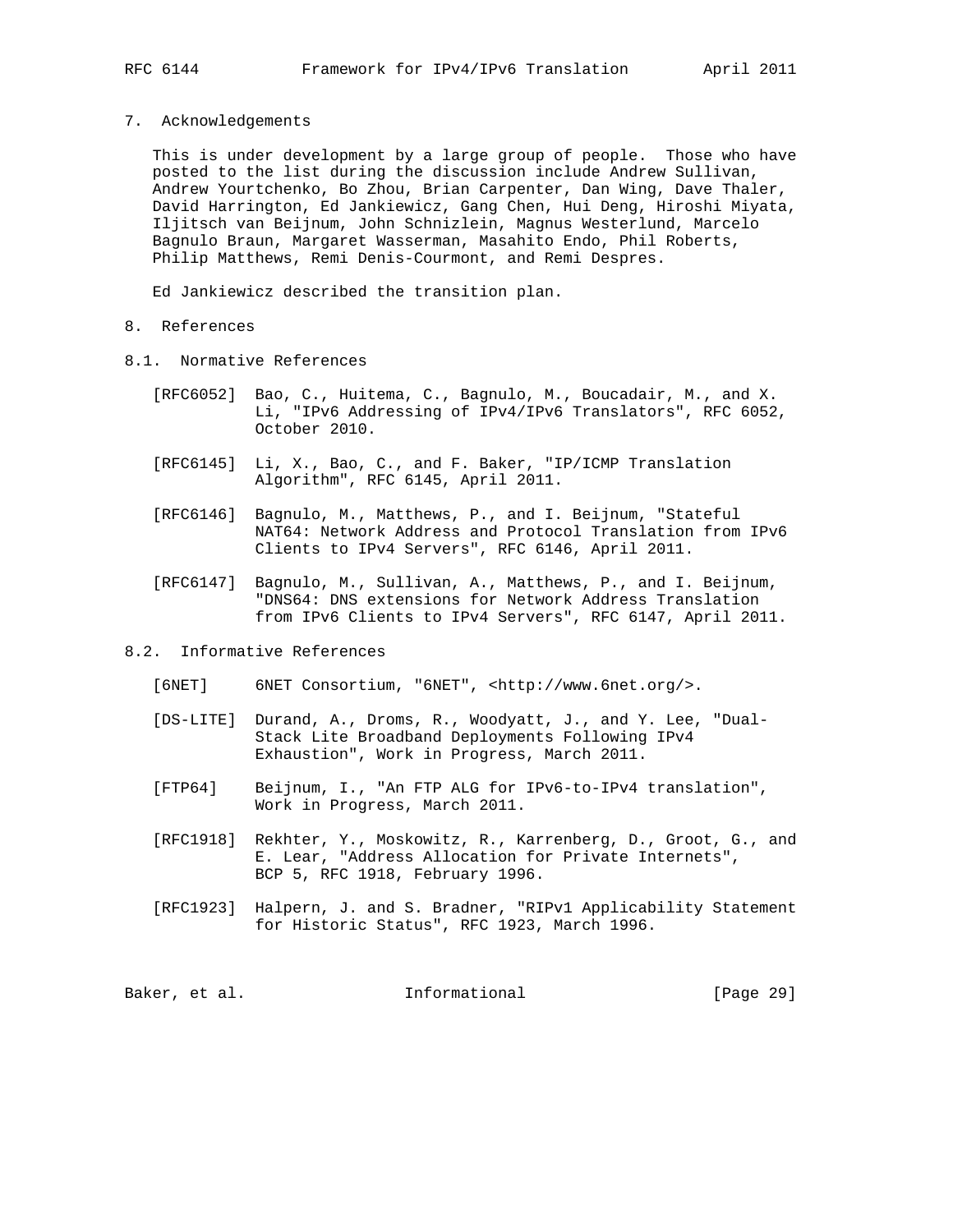- [RFC1928] Leech, M., Ganis, M., Lee, Y., Kuris, R., Koblas, D., and L. Jones, "SOCKS Protocol Version 5", RFC 1928, March 1996.
- [RFC2765] Nordmark, E., "Stateless IP/ICMP Translation Algorithm (SIIT)", RFC 2765, February 2000.
- [RFC2766] Tsirtsis, G. and P. Srisuresh, "Network Address Translation - Protocol Translation (NAT-PT)", RFC 2766, February 2000.
- [RFC3056] Carpenter, B. and K. Moore, "Connection of IPv6 Domains via IPv4 Clouds", RFC 3056, February 2001.
- [RFC3089] Kitamura, H., "A SOCKS-based IPv6/IPv4 Gateway Mechanism", RFC 3089, April 2001.
- [RFC4192] Baker, F., Lear, E., and R. Droms, "Procedures for Renumbering an IPv6 Network without a Flag Day", RFC 4192, September 2005.
- [RFC4193] Hinden, R. and B. Haberman, "Unique Local IPv6 Unicast Addresses", RFC 4193, October 2005.
- [RFC4213] Nordmark, E. and R. Gilligan, "Basic Transition Mechanisms for IPv6 Hosts and Routers", RFC 4213, October 2005.
- [RFC4380] Huitema, C., "Teredo: Tunneling IPv6 over UDP through Network Address Translations (NATs)", RFC 4380, February 2006.
- [RFC4864] Van de Velde, G., Hain, T., Droms, R., Carpenter, B., and E. Klein, "Local Network Protection for IPv6", RFC 4864, May 2007.
- [RFC4966] Aoun, C. and E. Davies, "Reasons to Move the Network Address Translator - Protocol Translator (NAT-PT) to Historic Status", RFC 4966, July 2007.
- [RFC5211] Curran, J., "An Internet Transition Plan", RFC 5211, July 2008.
- [RFC5214] Templin, F., Gleeson, T., and D. Thaler, "Intra-Site Automatic Tunnel Addressing Protocol (ISATAP)", RFC 5214, March 2008.

Baker, et al. 10 methormational [Page 30]